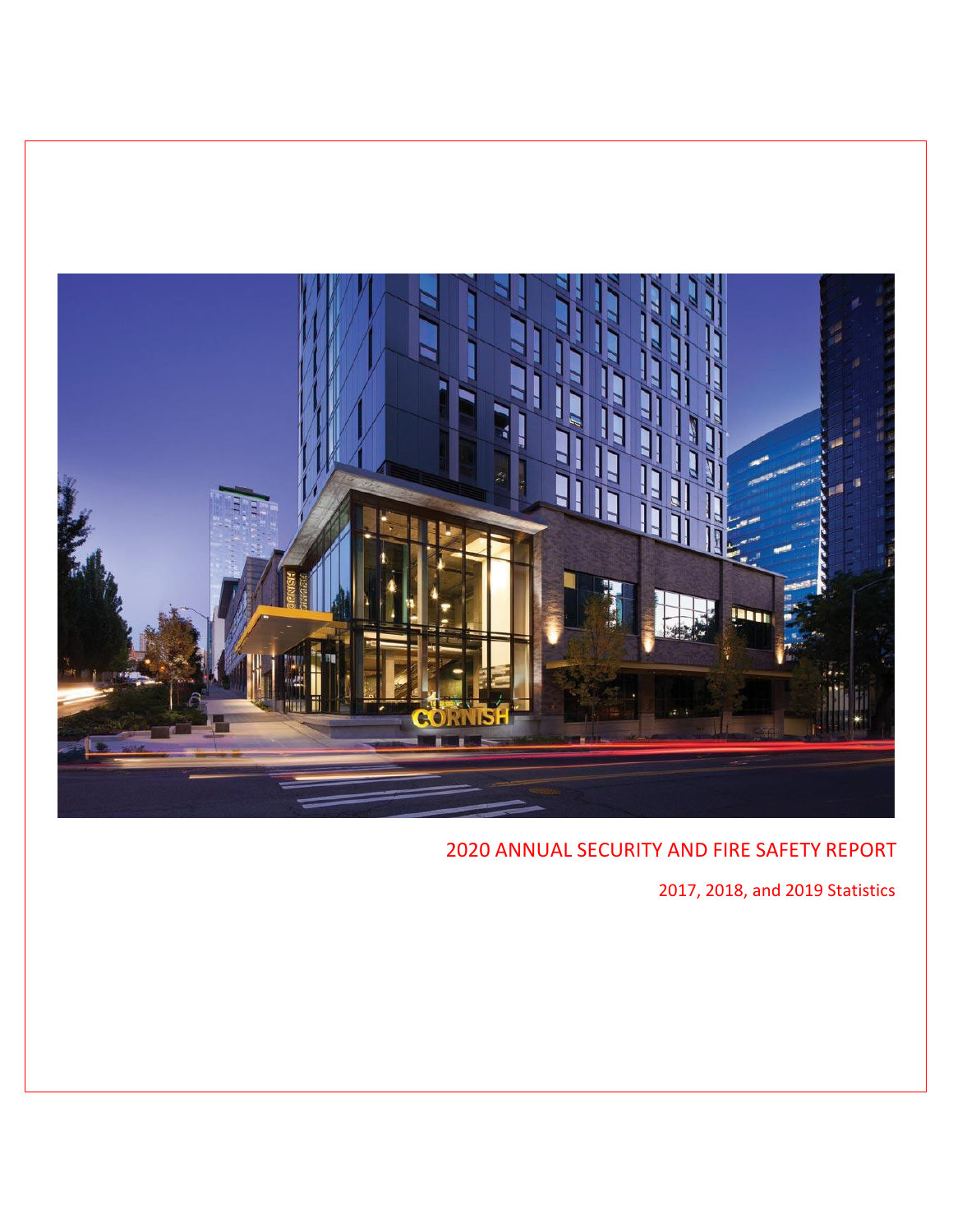| 1.  | YOUR RIGHT TO KNOW                                              | $\overline{2}$ |
|-----|-----------------------------------------------------------------|----------------|
| 2.  | CAMPUS SAFETY & SECURITY OVERVIEW AND ENFORCEMENT AUTHORITY     | 2              |
| 3.  | ADDRESSING CRIMINAL ACTIVITY OFF CAMPUS                         | 3              |
| 4.  | ALARM AND MONITORING SYSTEMS                                    | 3              |
| 5.  | <b>WEAPONS ON CAMPUS POLICY</b>                                 | 3              |
| 6.  | REPORTING SUSPICIOUS ACTIVITY ON CAMPUS                         | 4              |
| 7.  | DAILY CRIME LOG                                                 | 4              |
| 8.  | <b>TIMELY WARNINGS</b>                                          | 4              |
| 9.  | <b>EMERGENCY NOTIFICATIONS</b>                                  | 4              |
| 10. | <b>REPORTING EMERGENCIES</b>                                    | 4              |
| 11. | <b>EMERGENCY PROCEDURES GUIDE</b>                               | 5              |
| 12. | CAMPUS EMERGENCY PROCEDURES: Do's and Don'ts                    | 6              |
| 13. | MISSING STUDENT NOTIFICATION POLICY                             | 9              |
| 14. | GENERAL ACCESS TO CAMPUS AND RESIDENTIAL FACILITIES             | 10             |
| 15. | SECURITY AWARENESS AND CRIME PREVENTION PROGRAMS                | 11             |
| 16. | <b>GENERAL CRIME PREVENTION GUIDANCE</b>                        | 11             |
| 17. | DRUG/ALCOHOL ABUSE PREVENTION AND DRUG-FREE CAMPUS              | 12             |
| 18. | HATE CRIMES POLICY, REPORTING CRITERIA AND RESOURCES            | 13             |
| 19. | ANNUAL DISCLOSURE OF CRIME STATISTICS                           | 14             |
| 20. | DEFINTIONS OF CLERY CRIMES AND GEOGRAPHY                        | 16             |
| 21. | <b>CRIME STATISTICS</b>                                         | 17             |
| 22. | <b>CONFIDENTIAL REPORTING</b>                                   | 21             |
| 23. | FEDERAL CAMPUS SEX CRIMES PREVENTION ACT                        | 21             |
| 24. | <b>VAWA INFORMATION AND STATISTICS</b>                          | 21             |
| 25. | CAMPUS SEXUAL MISCONDUCT POLICIES AND PROCEDURES                | 23             |
| 26. | FIRE SAFETY POLICIES, EVACUATION PROCEDURES AND FIRE STATISTICS | 32             |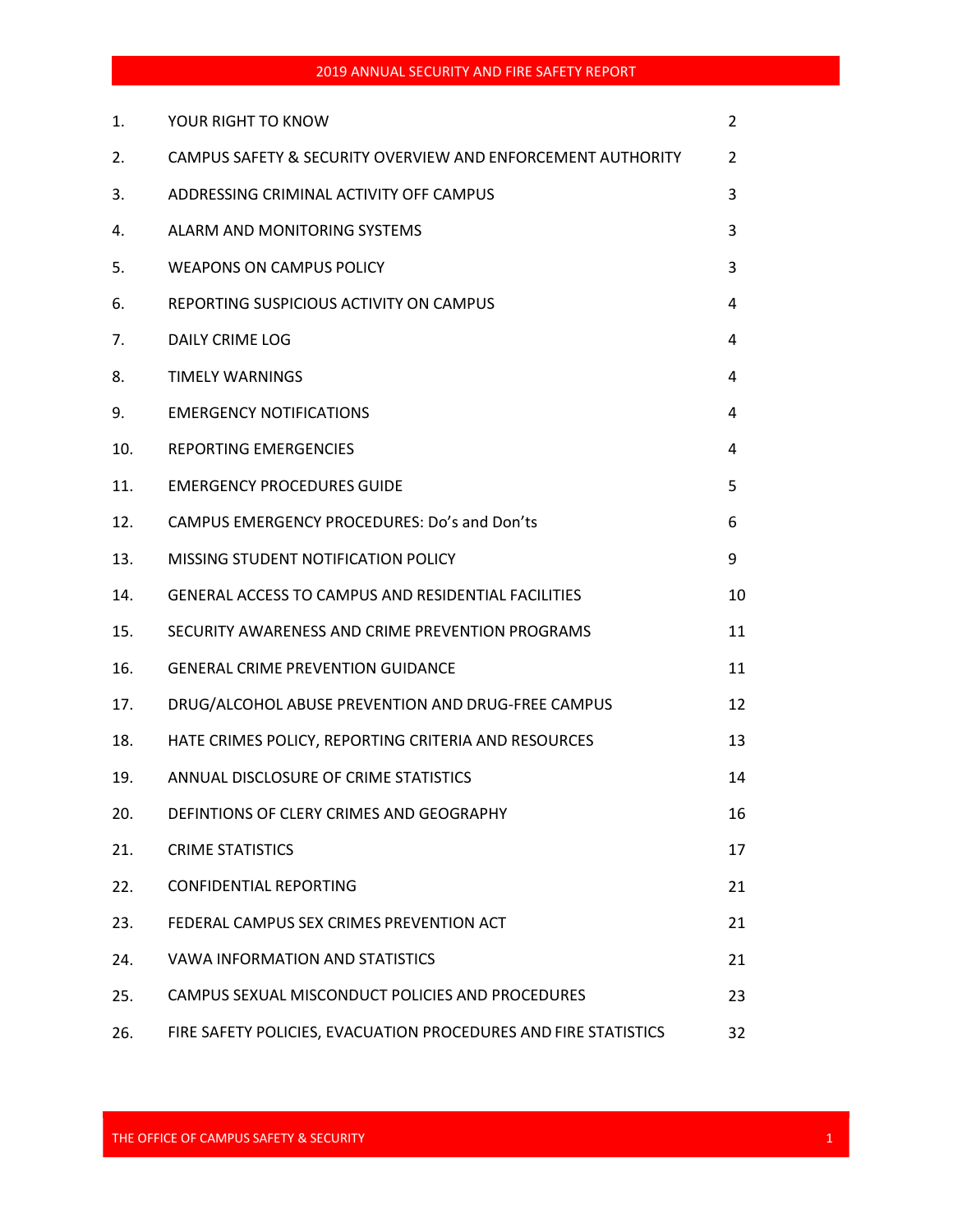#### **Your Right to Know**

As part of the Jeanne Clery Disclosure of Campus Security Policy and Campus Crime Statistics Act, codified as 20 USC 1092 (f), on or by October 1 of each year, post-secondary educational institutions must publish and distribute their Annual Security and Fire Safety Report to current and prospective students and employees. This report is required to provide crime statistics for the prior three years, policy statements regarding various safety and security measures, campus crime prevention program descriptions and procedures to be followed in the investigation and prosecution of alleged sex offenses.

Additionally, the Campus Fire Safety Right-to-Know Act requires higher education institutions to annually report fire safety information to the U.S. Department of Education (ED). Specifically, campuses are required to publicly provide:

- A. Statistics for each on-campus student housing facility, including the number of fires and causes; number of injuries and deaths related to fires; and the value of property damage caused by fires
- B. Descriptions of each on-campus student housing facility's fire safety systems
- C. The number of mandatory, supervised fire drills
- D. Policies or rules on portable electronic appliances; smoking and open flames; evacuation procedures; fire safety education and training programs provided to students, faculty and staff
- E. Plans for future fire safety improvements, if needed, and
- F. An annual report to the campus community.

#### **Campus Safety & Security Overview and Enforcement Authority**

The Office of Campus Safety & Security are a team committed to ensuring the safety and security of Cornish College of the Arts' campus community. Overseen by the Vice President of Operations, they are comprised of a Director of Campus Safety and Security, a Site Supervisor, and 10 Security Officers. The department is operational 24 hours a day, 7 days a week, all year round and has jurisdiction at all campus buildings.

Cornish College of the Arts (the College) vests in its Office of Campus Safety & Security (Campus Safety & Security) responsibility for overall campus safety and investigations of any alleged crimes. It is strongly requested that any office, department or employee of the College that receives information relating to alleged crimes immediately report that information to the Campus Safety & Security.

Criminal incidents may also be referred to the Seattle Police Department (SPD), which has jurisdiction on the campus. Campus Safety & Security maintains a highly professional working relationship with the Seattle Police Department and other law enforcement agencies. All crime victims and witnesses are strongly encouraged to immediately report any crime to the Campus Safety & Security and the Seattle Police Department. Campus Safety & Security will facilitate and provide support to any student or employee desiring to report a crime to the Seattle Police Department. Prompt reporting will assure timely warning notices on campus and accurate disclosure of crime statistics. The College works closely with the Seattle Police Department, however, as of the date of this publishing, an MOU is not in place.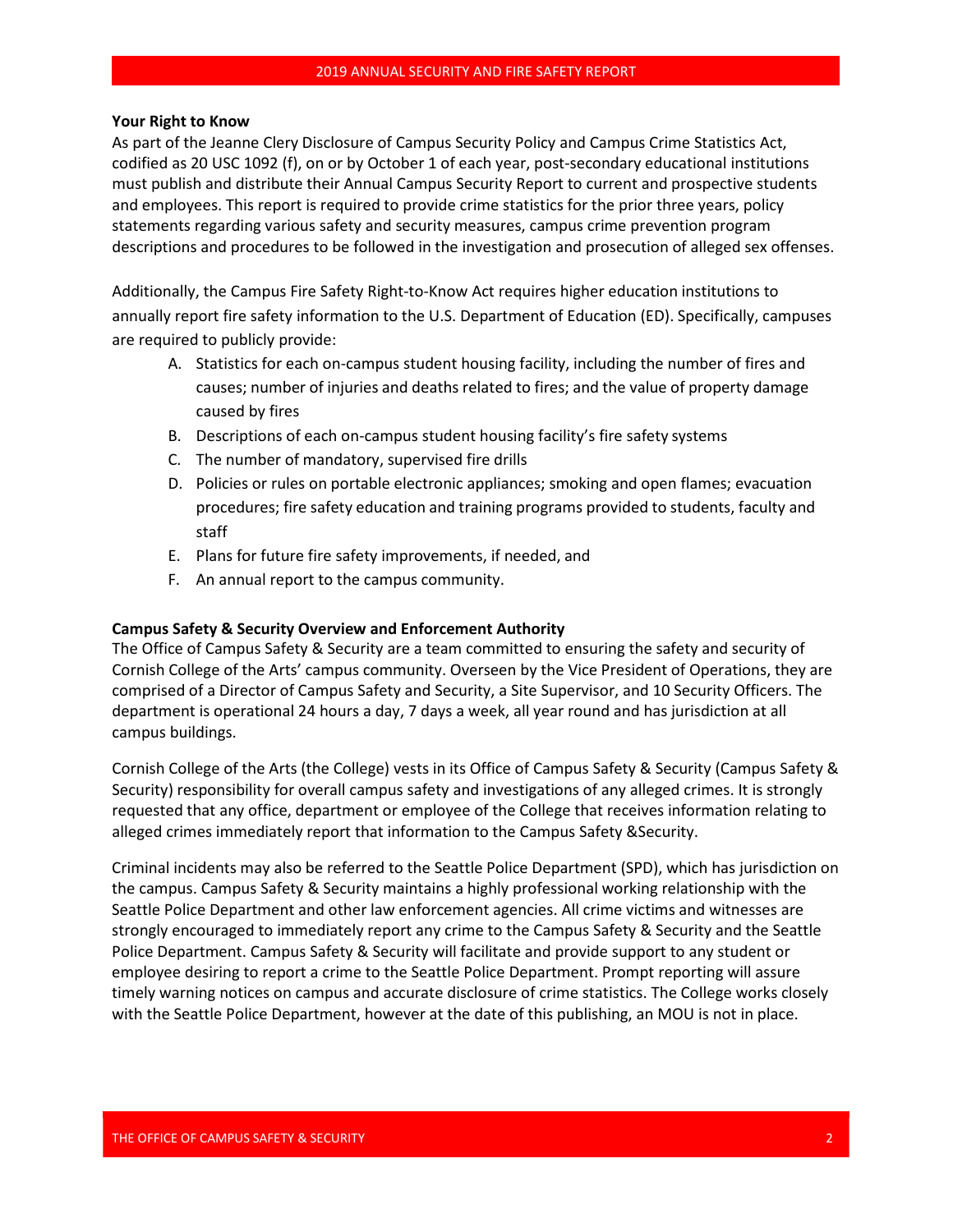Additionally, Campus Safety & Security personnel are obligated as representatives of the College to enforce institutional rules and regulations. They have the authority to ask persons for identification to determine whether individuals have lawful business at the College and to administer trespass notices to those who do not. Campus Safety & Security staff have the authority to issue parking tickets on behalf of the College. Security staff are non-sworn, contracted through Northwest Security Services and licensed through the State of Washington. They receive training in the following subjects: criminal law, civil law, public relations, sexual violence, emergency response, interpersonal communication, crisis intervention, defense tactics, Title IX compliance and protection of persons and property.

#### **Addressing Criminal Activity off Campus**

If a campus community member is involved in an off-campus offense, the College will cooperate, when requested, with local law enforcement concerning an investigation of reported crimes.

#### **Alarm and Monitoring Systems**

The security, fire, supervisory, and trouble alarms across campus are monitored by a third-party vendor. The access control system is monitored by Campus Safety & Security. Campus Safety & Security works closely with the Facilities and Information Technology departments to identify and promptly repair any malfunctioning security devices, along with ensuring the grounds are well lit and free of safety hazards. Campus Safety & Security receives frequent reports from city, county, state and national agencies relating to criminal activities and/or environmental concerns that may affect the College.

#### **Weapons on Campus Policy**

Cornish does not permit the use or possession of the following items on campus whether concealed or not: firearms, explosives, martial arts weapons, air-powered guns or rifles, or any other dangerous weapons, or replicas of any of the above. This includes storage of any such items in a vehicle parked on College property.

This prohibition, however, does not apply to weapons or replicas of weapons used as part of an academic and/or artistic activity supervised or assigned by members of the Cornish faculty. Such weapons or replicas of weapons used in academic activities must be approved by the relevant Department Chair in advance of their appearance on campus and must be stored in secure, designated spaces. Copies of the official approval of these items should be provided to the Director of Campus Safety and Security for review and ultimate approval. Proper training on the use of such items must be provided and documented.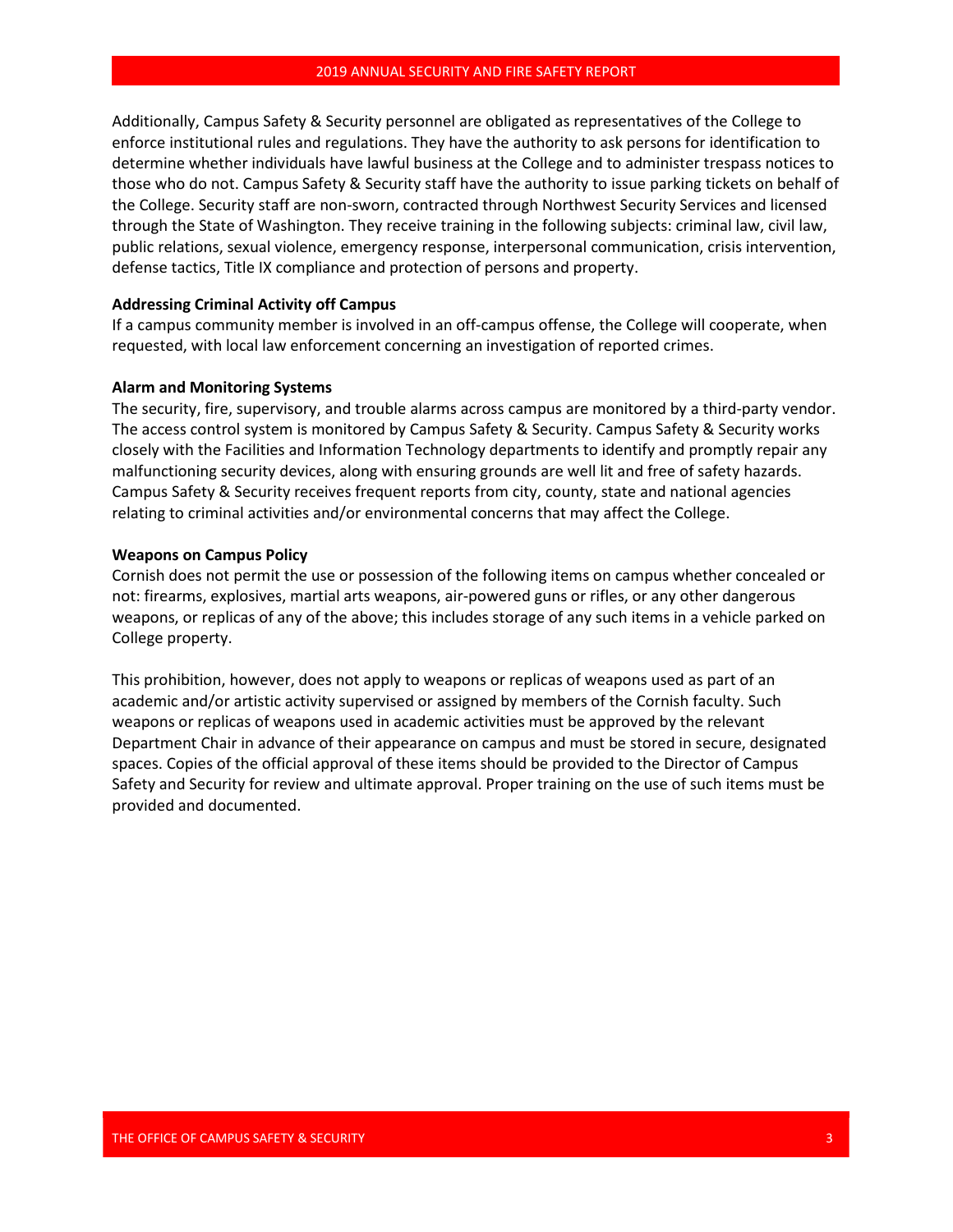### **Reporting Suspicious Activity on Campus**

Anyone with information relating to suspicious activity or objects on campus should report the circumstances to Campus Safety & Security, by outside phone (206) 726-5038 or via campus phone at (5038).

#### **Daily Crime Log**

Crimes reported to Campus Safety & Security will be entered into the Daily Crime Log. This crime log includes all crimes reported, not just Clery Act crimes. The crime log explains the nature of the crime, the date the crime was reported and the date and time it occurred, the general location of the crime, and disposition of the complaint, if known. The crime log for the most recent 60-day period is open to public inspection, upon request, during normal business hours. Any portion of the log older than 60 days will be made available within two business days of a request for public inspection.

#### **Timely Warnings**

If a situation arises, either on or off campus, that the Director of Security and/or Vice President of Operations judges to constitute an ongoing or continuing threat to students and employees, a campus wide "timely warning" will be issued. The warning will be issued through the College e-mail system to students, faculty and staff and/or via the College's mass cell phone text emergency communication system.

#### **Emergency Notifications**

In the event of an emergency, information will be issued via the College's mass text emergency communication system and through the College e-mail system to students, faculty and staff. A posted notice will also occur on the College's web site [\(http://www.cornish.edu/\)](http://www.cornish.edu/)) providing the College community with additional immediate notification. In instances relating to inclement weather, information will be posted o[n http://www.flashalert.net/id/CornishCollege](http://www.flashalert.net/id/CornishCollege) along with the other identified communication resources.

#### **Reporting Emergencies**

Always dial 911 for emergencies that require police, fire, or medical response. Students, faculty, staff, and visitors should also notify Campus Safety & Security personnel. Campus Safety & Security can be reached by outside phone (206) 726-5038 or via campus phone at (5038). Several emergency phones are located throughout hallways on campus with the exception of resident housing. Reports may also be made in person at the Office of Campus Safety & Security or to uniformed Campus Safety & Security personnel while on patrol. Campus Safety & Security will assist community members in contacting the Seattle Police Department along with other law enforcement agencies when requested.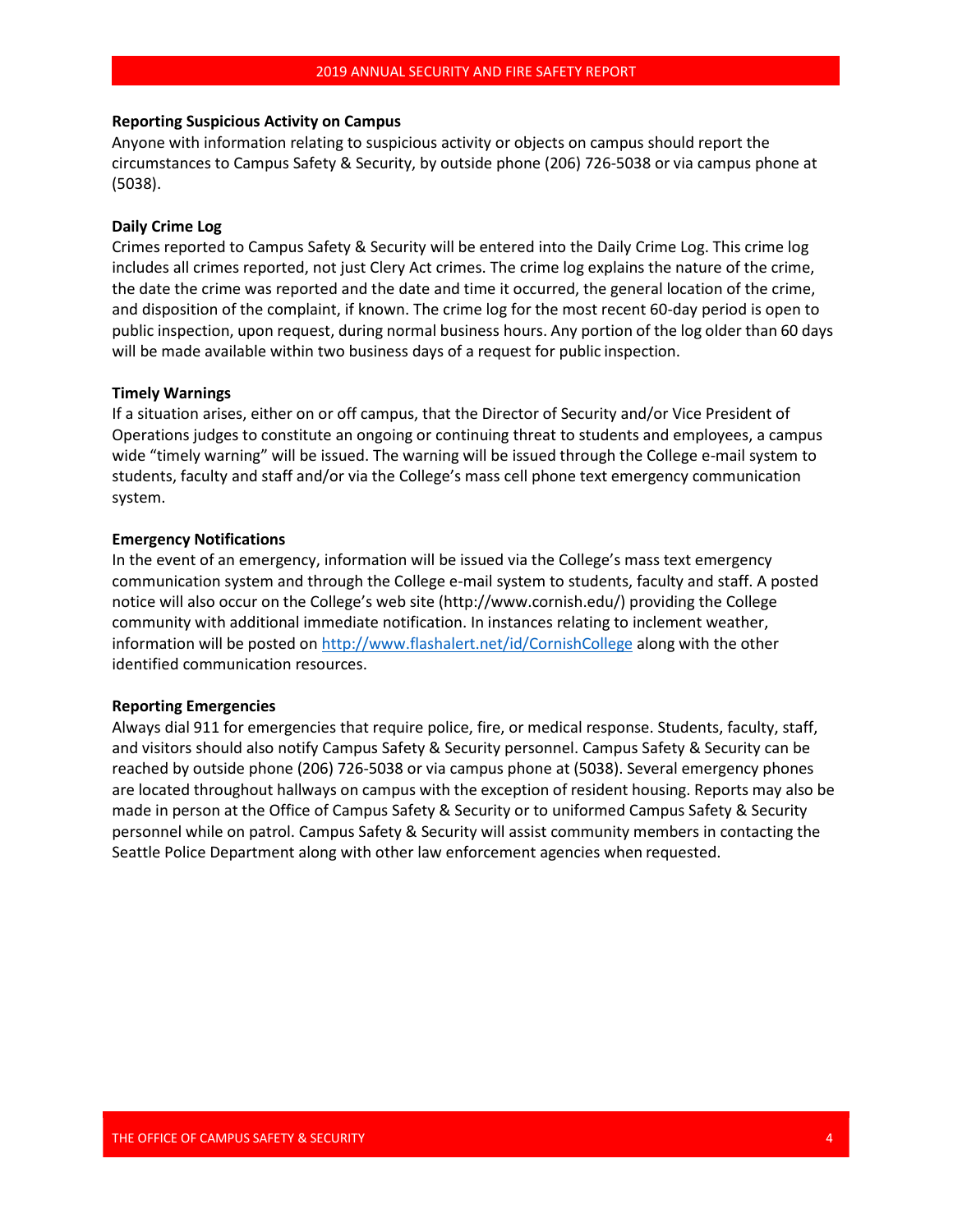#### **Emergency Procedures Guide**

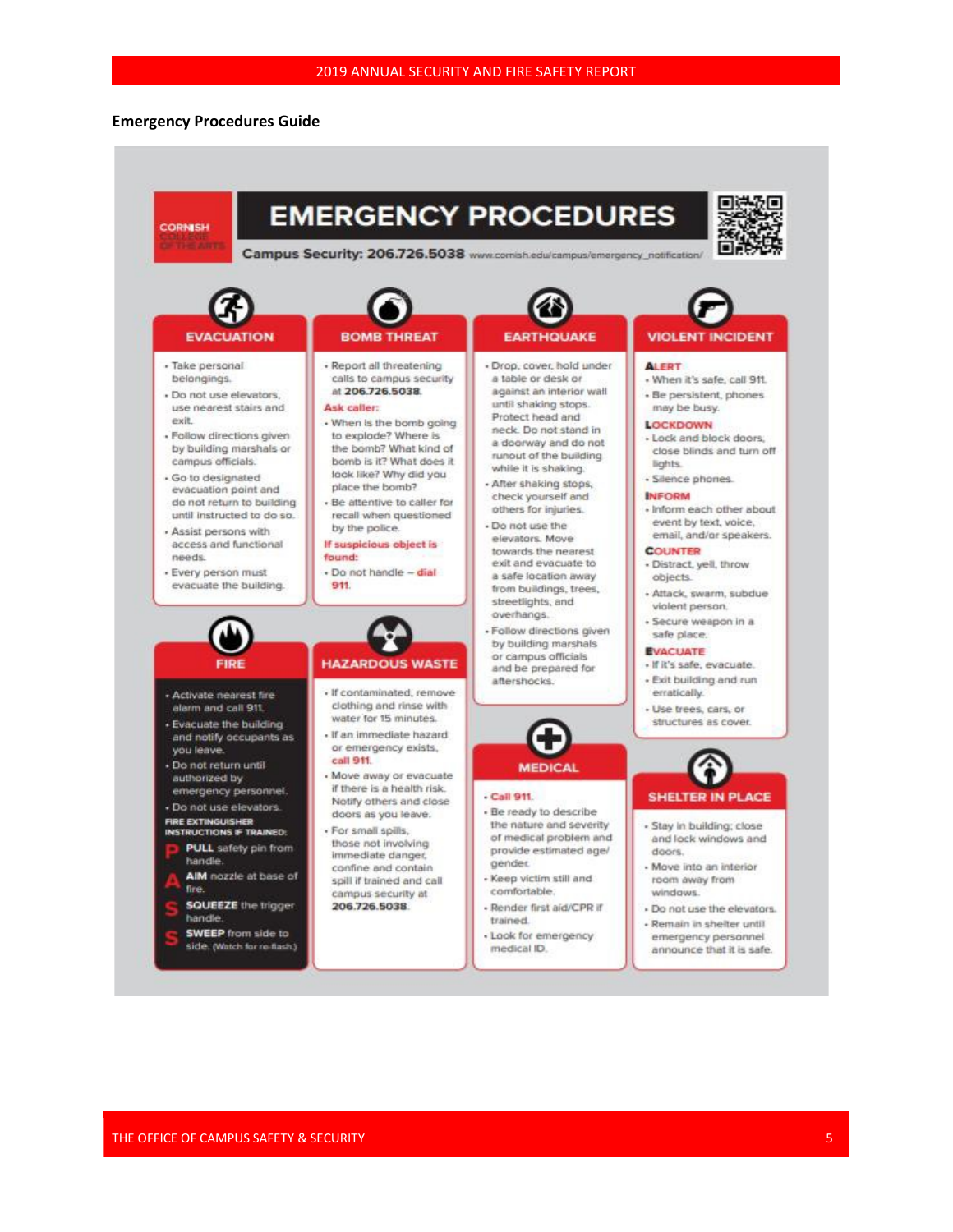### **Campus Emergency Procedures: Do's and Don'ts**

#### **1. Reporting General Emergencies**

#### **WHAT TO DO:**

To report an emergency **OFF CAMPUS**, dial 911 (or 9-911 if using a campus phone). If the offcampus emergency involves a College activity, make a report to The Office of Safety & Security when the emergency is over. To report an emergency **ON CAMPUS**, members of the campus community should call 911 to reach the Seattle Police Department and call Safety & Security. Say "This is an emergency" and give the dispatcher the following information:

- **a.** Your **name** and **location**
- **b.** The nature of **your emergency**
- c. **Phone number** from which you are calling
- d. **Stay on the line** until you are sure no further information isrequired
- **e.** After notifying emergency personnel, **notify building staff**

#### **2. Medical Emergency**

#### **WHAT TO DO:**

Report all medical emergencies to 911 (or 9-911 if using a campus phone) and Safety & Security at (206) 726-5038, via campus phone (5038))

If assisting someone, look for an emergency medical bracelet Indicate **your location**, the nature of the **medical problem**, and **your name** If assisting, remain with the victim until Cornish Officials or emergency personnel arrive If you are trained, give first aid

### **WHAT NOT TO DO:**

If assisting, do not move the victim unless there is an immediate threat to their safety

#### **3. Hazardous Material Spill**

#### **WHAT TO DO:**

In the event of a chemical spill: **Evacuate** the area Call 911 (9-911 on a campus phone) Call Safety & Security at (206) 726-5038, via campus phone (5038) If a spill is discovered and actions have **not** been taken: Keep people away from the area Call Safety and Security. Security will contact Operations

# **WHAT NOT TO DO:**

Do not attempt to clean up a spill Do not touch or step in spilled materials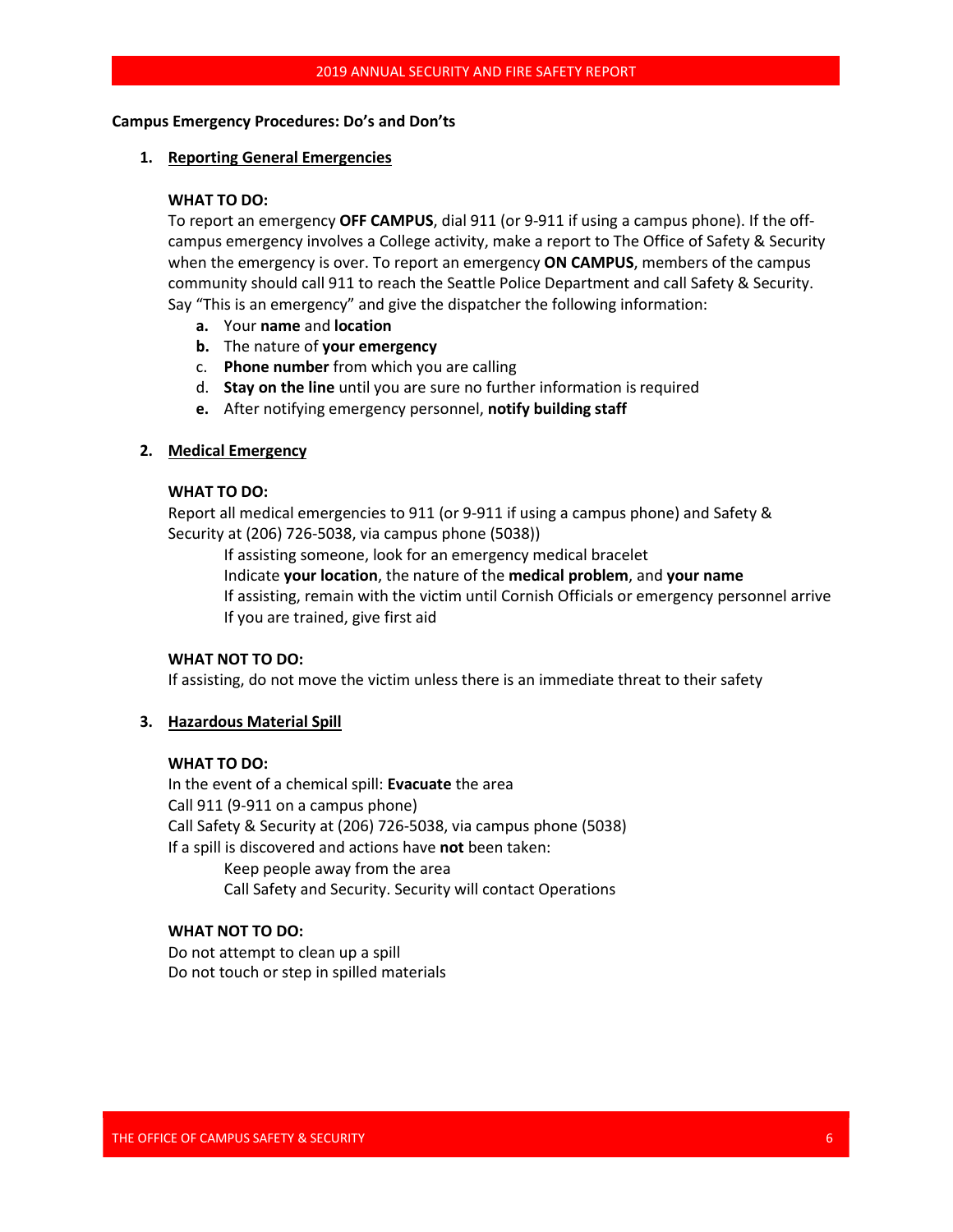### **4. Fire or Explosion**

#### **WHAT TO DO:**

If it is a **SMALL** fire (no larger than a wastebasket):

Alert people to evacuate area Activate nearest fire alarm If possible, smother fire or use appropriate fire extinguisher Always maintain an accessible exit route Avoid smoke or fumes Be prepared to evacuate building, or seek an area of refuge, if the fire grows

### If it is a **LARGE** fire (larger than a wastebasket):

Alert people to **evacuate area Activate** nearest fire alarm **Evacuate** building, or seek an area of refuge, using the fire evacuation plan Close doors to contain fire Move people to a **safe distance**

### **WHAT NOT TO DO:**

Do not use elevators Do not ignore alarms or assume they are false alarms Do not return to your building until you are notified that it is safe to do so

# **5. Earthquake**

### **HOW TO PREPARE:**

Make sure you know the **designated evacuation site** where the occupants of your building are to assemble following an earthquake. Look at your surroundings and think about where you could seek shelter from falling objects. Consider keeping a few supplies in your desk - flashlight, emergency-contact phone numbers, a pair of comfortable walking shoes and a battery powered radio. Become familiar with **all the exits** in your building.

### **WHAT TO DO:**

If **indoors**, take **cover** under a freestanding desk or table and **hold** onto whatever you are under Stay away (and face away) from glass and other items on the walls Do not leave cover until shaking has completely stopped If **outdoors**, stay in the open and **keep away** from buildings, trees and electrical poles and wires

### **WHAT NOT TO DO:**

Do not rush outside Do not use elevators Do not use the telephone and do not call 911, unless a real emergency exists (fire, injuries, or serious damage)

Do not use matches, lighters, or other open flames and do not turn on lights or electrical equipment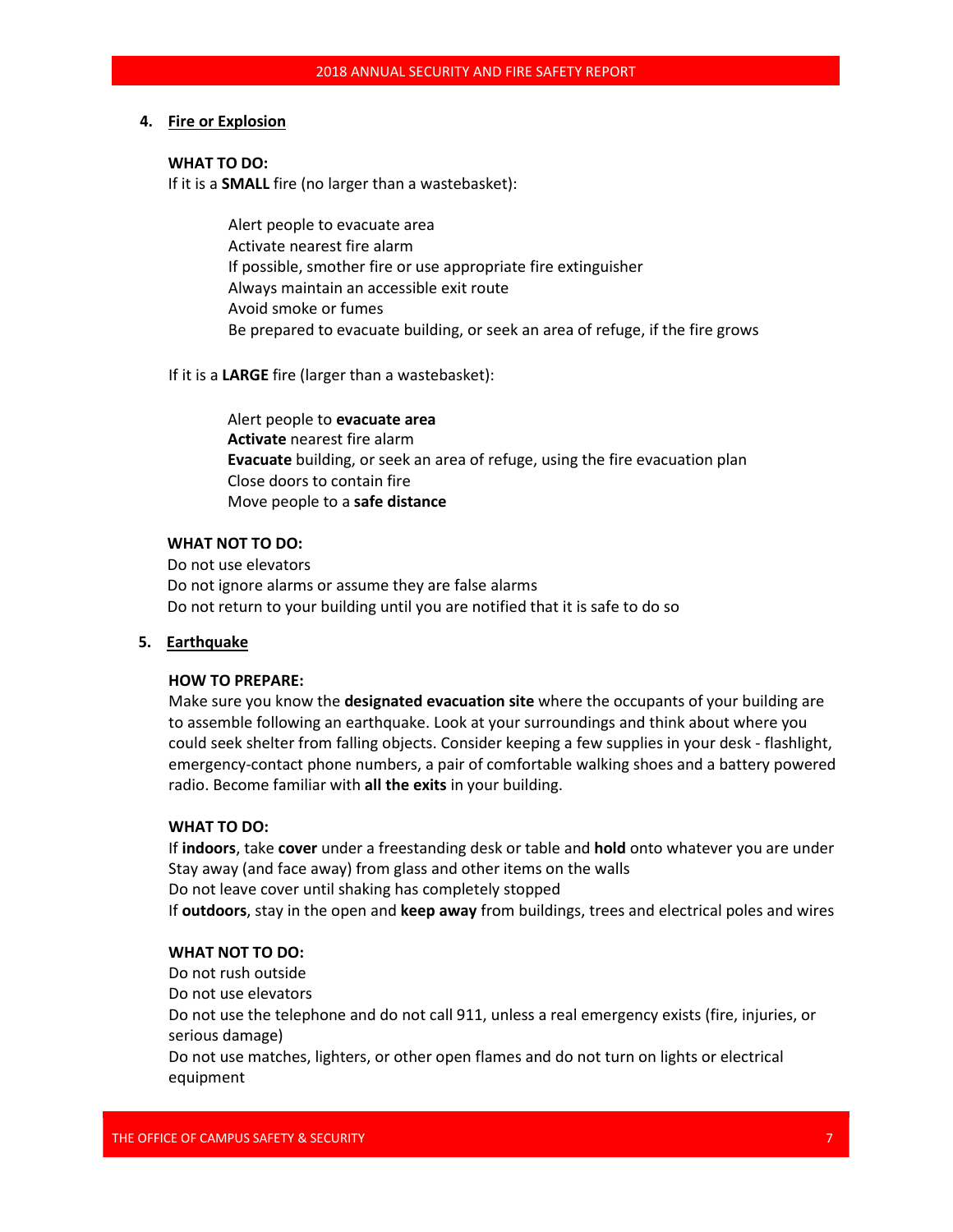#### **WHAT TO DO AFTER:**

If **inside**: Evacuate the building. Remember, additional shocks or tremors may occur. Watch for falling debris or electrical wires when leaving the building If **outside**: Do not enter buildings until it is determined that they are safe

#### **6. Armed Intruder**

#### **WHAT TO DO:**

Notify Safety and Security if you are aware of **any threats** or have other information that makes you suspect an event involving an armed intruder **might be possible**. IF OCCURRING, determine what action below gives you the best chance to survive – quickly **evaluate** and then **act**.

**ALERT. Use Plain and Specific Language:** The purpose of the ALERT is to inform as many people as possible within the danger zone that a potentially life-threatening situation exists. This can be facilitated via many different methods. No matter the method of delivery, the objective should be a conveyance of information, not an issuance of a command. The use of plain language, sent through as many delivery channels as possible, is the best way to ensure awareness within the danger zone. The goal is to empower as many individuals as possible with the ability to make an informed decision as to their best option to maximize chances of survival.

**LOCKDOWN. Barricade the Room. Silence Mobile Devices.** Attempt to locate a space that can be barricaded, provide concealment and, most importantly, create distance between the threat and you.

**INFORM. Communicate the Shooter's Location in Real Time.** Information should always be clear, direct and, as much as possible, should communicate the whereabouts of the intruder.

**COUNTER. Create Noise, Movement, Distance and Distraction with the Intent of Reducing the Shooter's Ability to Shoot Accurately.** Counter focuses on disruptive actions that create noise, movement, distance and distraction with the intent of reducing the shooter's ability to shoot accurately. Creating a dynamic environment decreases the shooter's chances of hitting a target and can provide the precious seconds needed in order to evacuate. Counter is a last-ditch and worst-case scenario option. Counter is about survival. It is about the last moments between a shooter and a potential victim; anything a person can to do gain control is acceptable. It is the opposite of passive response because every action taken is a proactive step towardssurvival.

**EVACUATE. When Safe to Do So, Remove Yourself from the Danger Zone.** Evacuating to a safe area is always the number one option. If the opportunity exists – EVACUATE away from the threat and move toward a safe area.

#### **WHAT TO DO AFTER:**

Attempt to stay calm. Keep your **hands visible** at all times. Avoid screaming, pointing, and/or yelling. Follow all instructions provided by Emergency Responders. If you witness any injuries or deaths, identify yourself to authorities as soon as it is safe to do so.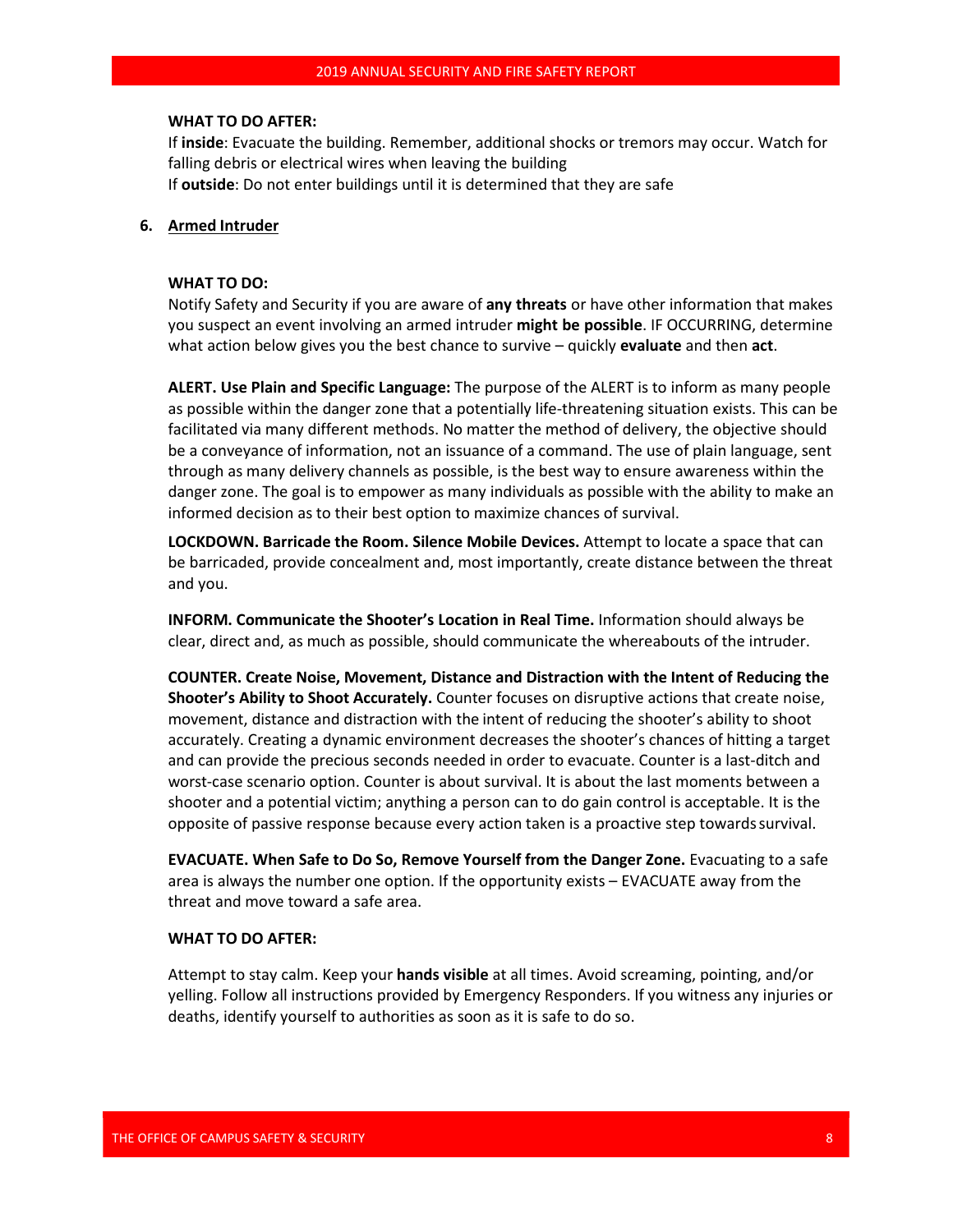#### **7. Bomb Threat**

#### **WHAT TO DO:**

Take all bomb threats **seriously. A** person **receiving** a telephoned bomb threat should: Remain calm. Keep the caller on the line. Obtain **as much information as possible** Call 911 (9-911 on campus). If possible, have someone else report the call while you **keep the caller on the line**. Notify Safety and Security at 206.726.5038 (ext. 5038 on campus)

To **avoid panic**, do not announce that it is a bomb threat. **Leave** any **search to police** and other trained people. If suspicious packages or devices are found:

**Do not touch** the package or device **Evacuate** the area immediately

### **WHAT NOT TO DO:**

Do not assume a bomb threat is a prank. Assume it's real Do not touch, move or cover a suspected bomb Do not use walkie-talkie devices or cell phones in the area Do not activate the building alarm Do not turn on/off electrical devices or switches Do not use elevators

#### **Missing Student Notification Policy**

In compliance with the Missing Student Policy and Procedures (Higher Education Opportunity Act of 2008), it is the policy of the College to actively investigate any report of a missing student who is enrolled at the College as either a full or part-time student. Most missing person reports in the College environment result from students changing their routines without informing roommates and friends of the change. For purposes of this policy, a student will be considered missing if a roommate, classmate, faculty member, friend, family member or other campus person has not seen or heard from the person in a reasonable amount of time. In general a reasonable amount of time is 24 hours or more, but may vary with the time of day and information available regarding the missing person's daily schedule, habits and reliability. Individuals will also be considered missing immediately if their absence has occurred under circumstances that are suspicious or cause concern for their safety.

*Investigation and Notification*: If a member of the College community has reason to believe that a student is missing, that person is responsible for notifying one or all of the following offices:

Office of Safety & Security (206) 726-5038 Office of Student Life (206) 726-5174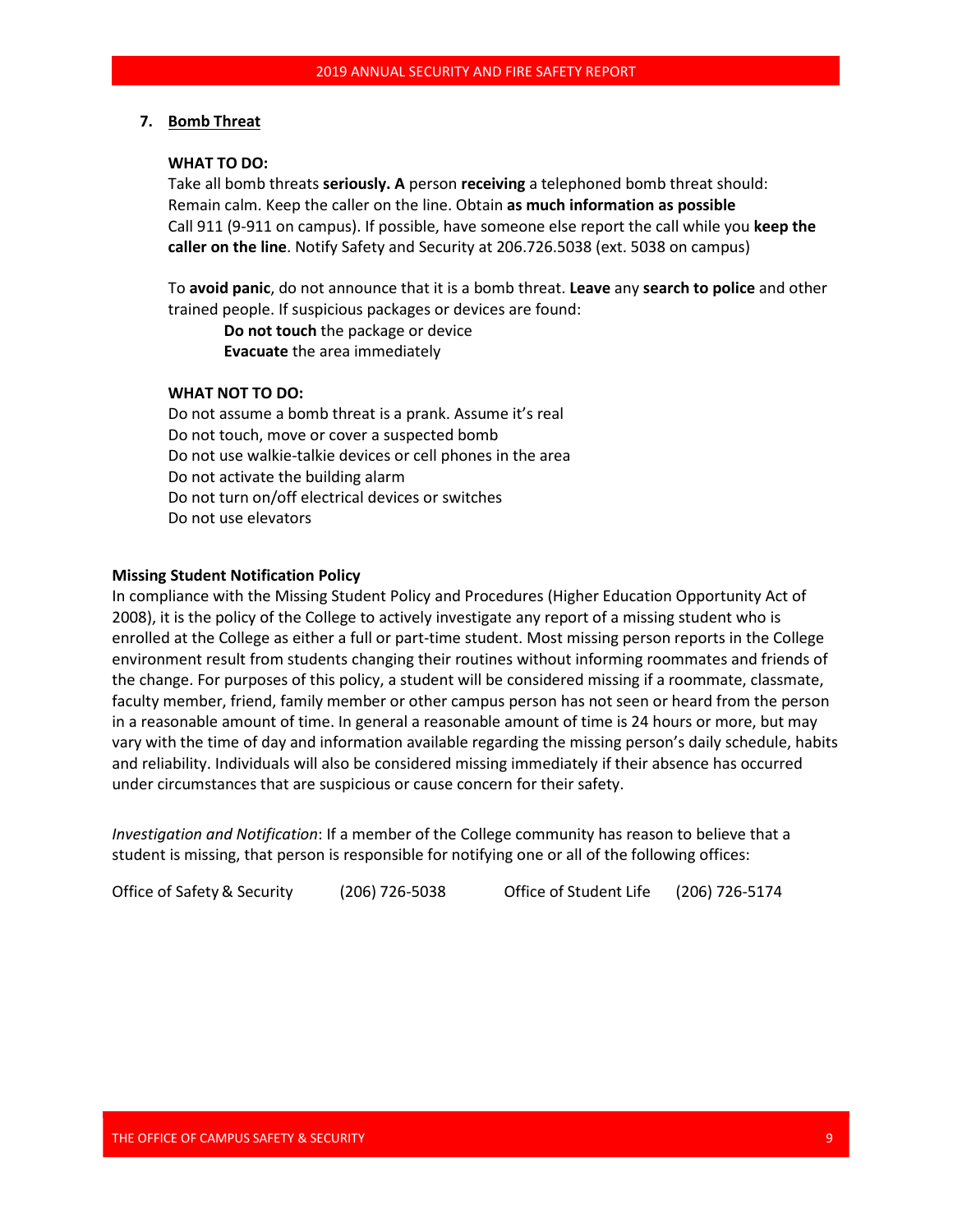Any missing student report must be referred to Campus Safety & Security. All efforts will be made immediately (no waiting period) to locate the student to determine his or her state of health and wellbeing. Actions that will be taken by Campus Safety & Security include (but are not limited to):

- Call or text to the student's home/cell phones or other numbers on record
- E-mail to the student
- Contact with the student's roommates and neighbors
- Contact with the student's faculty or academic advisors
- Contact with any other on-campus or off-campus friends or contacts that are madeknown
- Review of the student's network print or email accounts to determine most recentactivity
- Review of the student's access and meal card usage
- Check of the student's social media networking sites

If after investigation a student is determined missing for at least 24 hours, the appropriate law enforcement agencies and the student's emergency contact will be notified within 24 hours. If a student is under age 18 and not an emancipated individual, or has failed to designate an emergency contact, the College is required to notify a parent or guardian. If a student is over age 18, Cornish is required to notify the emergency contact the student identified to the College.

*Designating Emergency Contacts*: In order to accurately assess if a student is indeed missing, all students at the College are strongly encouraged to register contact information in two ways. The first designee is denoted as the "emergency contact." The second is denoted as the "missing person contact." The privacy of this information is protected under Family Educational Rights and Privacy Act (FERPA.) In the instance of both the emergency and missing person contact, each student is solely responsible for the accuracy of the contact phone number and updating this information should the contact person(s) and/or number(s) change. The emergency contact and missing person contact for all students are maintained by the Office of Registration & Records.

#### **General Access to Campus Facilities**

It is the policy of the College to operate all campus buildings through a card access control system. Access cards are issued to authorized members of the campus community. As a private institution, the College reserves the right to limit the use of its grounds and facilities as it deems fit. Campus facilities are restricted for use by the College's students, faculty, staff, authorized visitors, and guests. The general public may be granted limited access to campus facilities for specific purposes. The College reserves the right to limit access to any facility at any time without prior notice. All access to campus facilitiesis contingent on adherence to the College's policies. When the campus is closed, the College will admit only those with authorized 24/7 access. Emergencies may necessitate changes or alterations to posted building access schedules.

#### **Access to Residential Facility**

The main entrance to the residence hall is monitored by a trained desk worker and/or Campus Safety & Security. Only residents, authorized guests, and those employees or contract personnel authorized by the College are allowed access in residential areas. All guests must be registered at the Lobby desk and escorted by their host resident at all times.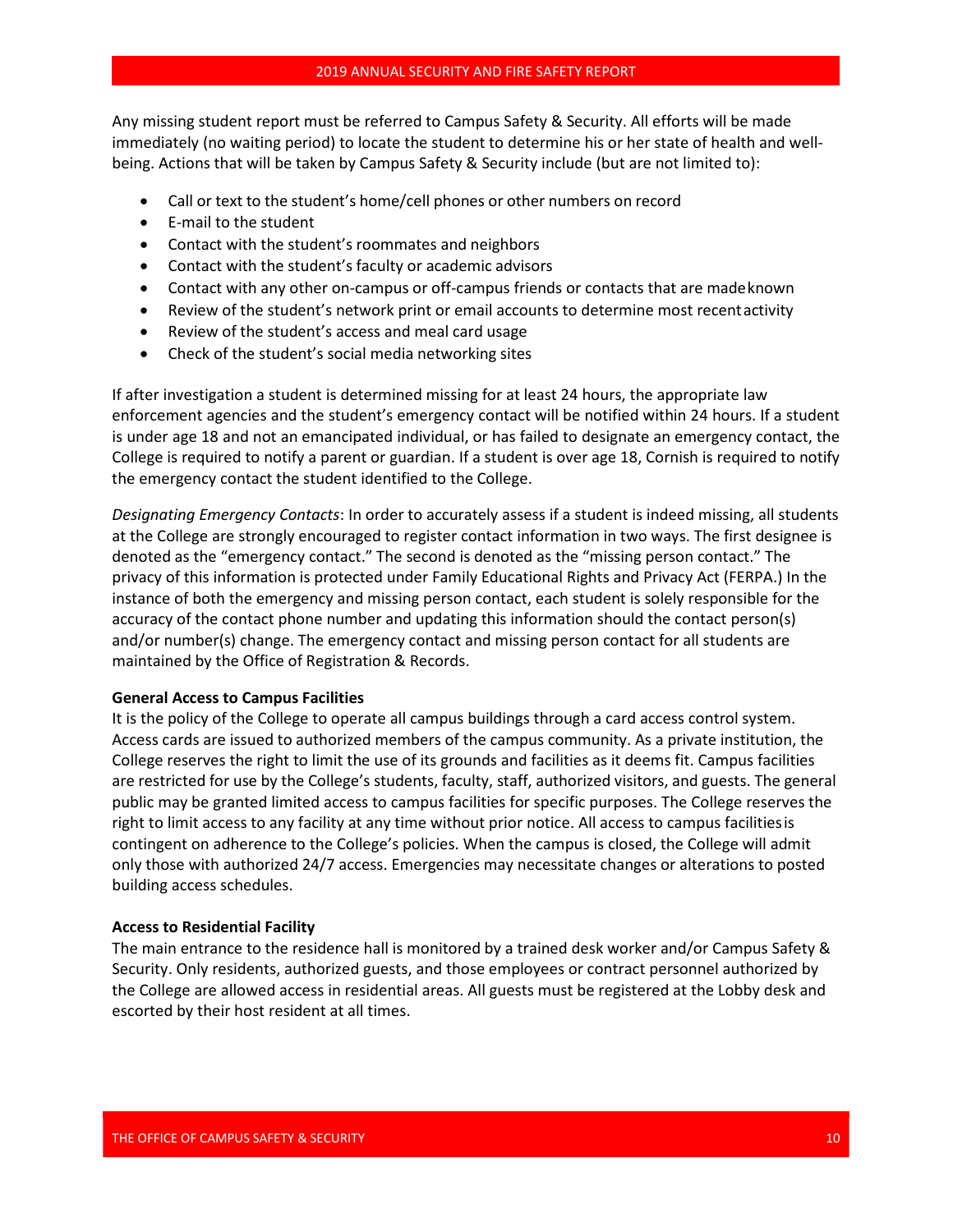#### **Security Awareness and Crime Prevention Programs**

During New Student Orientation in September and January, students are informed of services offered by Campus Safety & Security. This presentation outlines ways to maintain personal safety and residence hall security. Students are told about crime on-campus and in surrounding neighborhoods. Crime Prevention Programs and Sexual Assault Prevention Programs are offered on a continual basis. Periodically during the academic year Campus Safety & Security presents, sometimes in conjunction with other campus departments, crime prevention awareness sessions on emergency preparedness, theft, vandalism, as well as educational sessions on personal safety and residence hall security. A common theme of all awareness and crime prevention programs is to encourage students and employees to be aware of their responsibility for their own security and the security of others.

### **General Crime Prevention Guidance**

- a) Awareness & Prevention: The safety and security of students, faculty and staff are matters of great concern to the College. Every possible attempt is made to keep the campus both safe and secure; the success of the security program, however, depends upon the awareness and cooperation of every member of the campus community. Campus Safety & Security informs the campus community about crime awareness and safety. When a report is received about a crime that may have an impact on the College community, a "General Advisory Report" is distributed to the College community via broadcast email. The effectiveness of any security program depends on the degree of cooperation and support it receives from those it is designed to protect.
- b) Personal Safety Tips: The key to a safe college begins with self-education, taking precautions and becoming aware of prevention methods. Most incidents on or off campus can be avoided by implementing basic precautions - such as walking in pairs when out at night, locking offices and car doors, and not leaving personal valuables unattended. Campus Safety & Security is available to meet with individuals, groups, and departments to discuss safety, crime prevention methods and related issues.
	- Never leave personal belongings unattended, whether in an office, classroom, library, or studio. Wallets, backpacks, and pocketbooks are prime targets for the "hit and run" thief. If you must leave belongings in your car, lock them out of sight in the trunk.
	- Even if you are going to be gone for "just a minute," lock your residentroom or office door
	- Don't leave large sums of money in your room.
	- Write down the serial numbers of all valuables (stereos, TVs, computers) and keep the list in a safe place. These are critical in property recovery.
- c) Reporting a Crime or Suspicious Person 911 should be contacted for all police/fire/medical emergencies which are immediately life threatening. Campus Safety & Security strongly encourages the reporting of all crimes that you witness or have information about, evenminor crimes, incidents, and/or suspicious activity. It is your observation and willingness to help that makes a difference. Campus Safety & Security views a "false alarm" much more valuable than missing a real crime because someone felt it was not important to report. All reports will be investigated by the appropriate authorities. Reports made to licensed counselors are exempt from reporting requirements; however, if and when they deem it appropriate, they may file voluntary, confidential reports with Campus Safety & Security.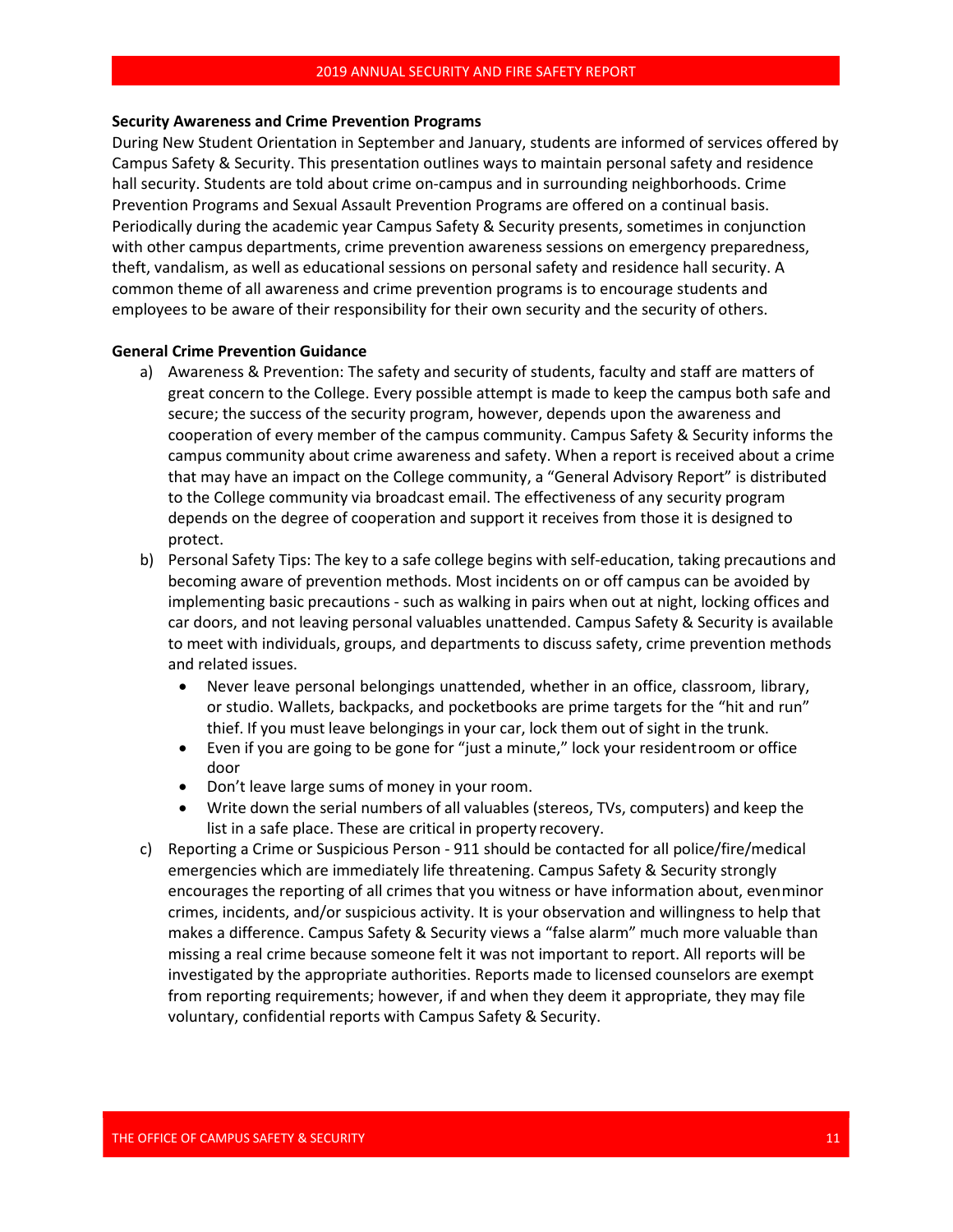#### **Drug and Alcohol Prevention and Drug-Free Campus**

### *Drug and Alcohol Abuse Prevention*

In accord with the Drug-Free Workplace Act of 1988 (Public Law 101-690), the College provides information and notices to employees and students of unlawful activities and the actions the Collegewill take against an employee or student who violates these prohibitions. In addition, and in accordance with the Drug-Free Schools and Communities Act (Public law 101-226), the College provides information to its students, faculty, and employees to prevent drug and alcohol abuse. The College annually provides the following information via the Substance Abuse Prevention & Policies Handbook:

Information on preventing drug and alcohol abuse.

- <span id="page-12-0"></span>• Standards of conduct that clearly prohibit, at a minimum, the unlawful possession, use, or distribution of drugs and alcohol by students and employees on the school property, or as part of school activities.
- Descriptions of the sanctions under local, state, and federal law for unlawful possession, use or distribution of illicit drugs and alcohol.
- Descriptions of any drug and alcohol counseling, treatment, or rehabilitation programsavailable to students and employees.
- Descriptions of the health risks associated with the use of illicit drugs and alcohol.
- Clear statements that the school will impose sanctions on students and employees for violations of the standards of conduct (consistent with local, state, and federal law) and a description of these sanctions, up to and including expulsion, termination of employment, and referral for prosecution.

Resources: We encourage anyone dealing with substance abuse issues to contact the Office of Student Life, the Human Resources department, and/or refer to the Cornish Substance Abuse Prevention and Policy Handbook for guidance and assistance in identifying a counseling, treatment, or rehabilitation program. [The Handbook can be located at the following link:](#page-12-0) [https://compass.cornish.edu/ICS/](#page-12-0)  [Campus\\_Life/Resources.jnz?portlet=Handouts](https://compass.cornish.edu/ICS/Campus_Life/Resources.jnz?portlet=HandoutsDrug-Free)

### *[Drug-Free Campus](https://compass.cornish.edu/ICS/Campus_Life/Resources.jnz?portlet=HandoutsDrug-Free)*

It is widely recognized that the misuse and abuse of drugs (controlled substances) and the abuse of alcohol are major contributors to serious health problems as well as to social and civic concerns. The health risks associated with the use of illicit drugs and the abuse of alcohol including various deleterious physical and mental consequences including addiction, sever disability, and death.

In response to these concerns, the U.S. Congress passed the Drug-Free Workplace Act of 1988 and the Drug-Free Schools and Communities Amendments of 1989. In accordance with these Acts, the College has enacted the following policy applicable to all students and employees.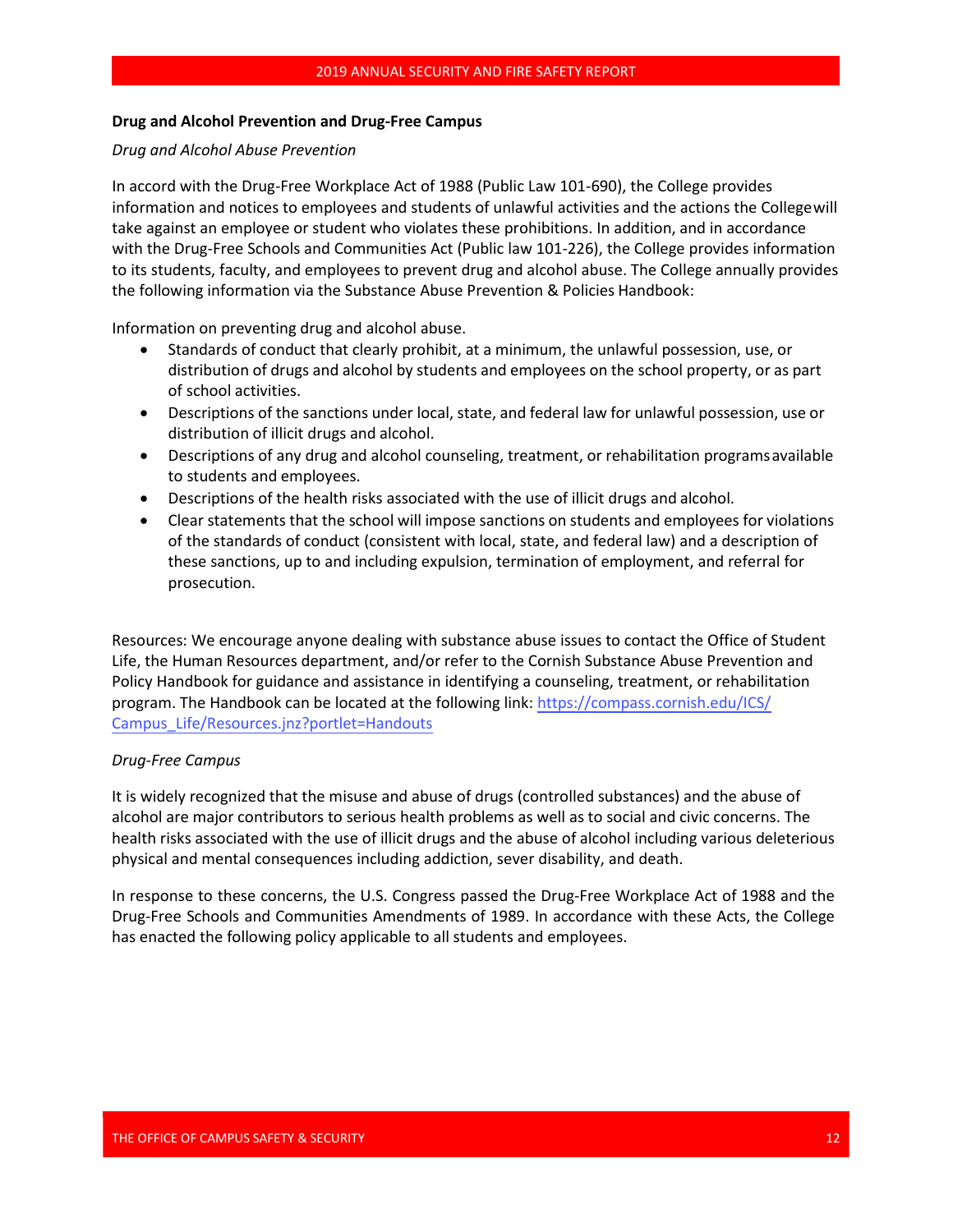The College is committed to providing and maintaining a safe and healthy educational and work environment for its students, faculty, staff, and visitors. This policy prohibits: the unlawful manufacturing, distribution, possession, or use of alcohol, illegal drugs, or controlled substances; or inappropriate use of prescription drugs on campus or at College-sponsored events. This prohibition specifically includes, without limitation:

- Possession, use, sale, distribution, or furnishing of any controlled substance, including heroin, barbiturates, cocaine, LSD, methamphetamine, hallucinogens, and marijuana;
- Possession, use, sale, distribution, or furnishing of alcohol on campus, unless at a specifically authorized University activation. (1) it is unlawful to distribute, sell, or provide alcohol to a person under the age of 21; and (2) The possession of alcohol by anyone less than 21 years of age in a public place, or a place open to the public isillegal;
- Sale of any controlled substance that is in violation of local, statue, or federal statutes; and
- Any other conduct that involves a drug-related violation of local, state, or federal ordinances.

The workplace and campus are presumed to include all premises where activities of the College are conducted. Violations of this policy will result in disciplinary action or referral for prosecution according to local, state, and federal statutes, or both.

Sanctions and Remedies: Employees and students found in violation of this policy will result in disciplinary action or referral for prosecution according to local, state, and federal statutes, or both.

#### **Hate Crimes Policy, Reporting Criteria and Resources**

Campus Safety & Security is responsible for collecting and reporting hate motivated statistics. Anyone receiving a report or information of hate violence is required to notify the Director of Campus Safety & Security to ensure that an appropriate report is completed, the perpetrator is held accountable (if possible), and statistics are collected/disseminated and the victim and/or affected communities are provided with assistance/referrals. Reports of hate motivated incidents are taken because there is a potential for recurrence and/or escalation into a criminal act. The key criterion in determining whether or not any crime or incident fits into the definition of a hate crime or incident is the motivation behind the incident.

The following criteria are to be used in determining whether or not an incident is motivated by bias based on race, ethnicity, gender/perceived gender, sexual orientation, religion or disability. The list is not all inclusive.

A criminal act may include any of the following: burning cross or religious symbol; explosives, bomb threats; assault, disorderly conduct; interrupting or disturbing religious, ethnic, cultural political or other meetings; unlawful use of the telephone. A non-criminal act or incident, while not criminal, is done with the apparent intention to harass, intimidate, retaliate, create conflict, because of any person's race, religion, ethnic background, etc.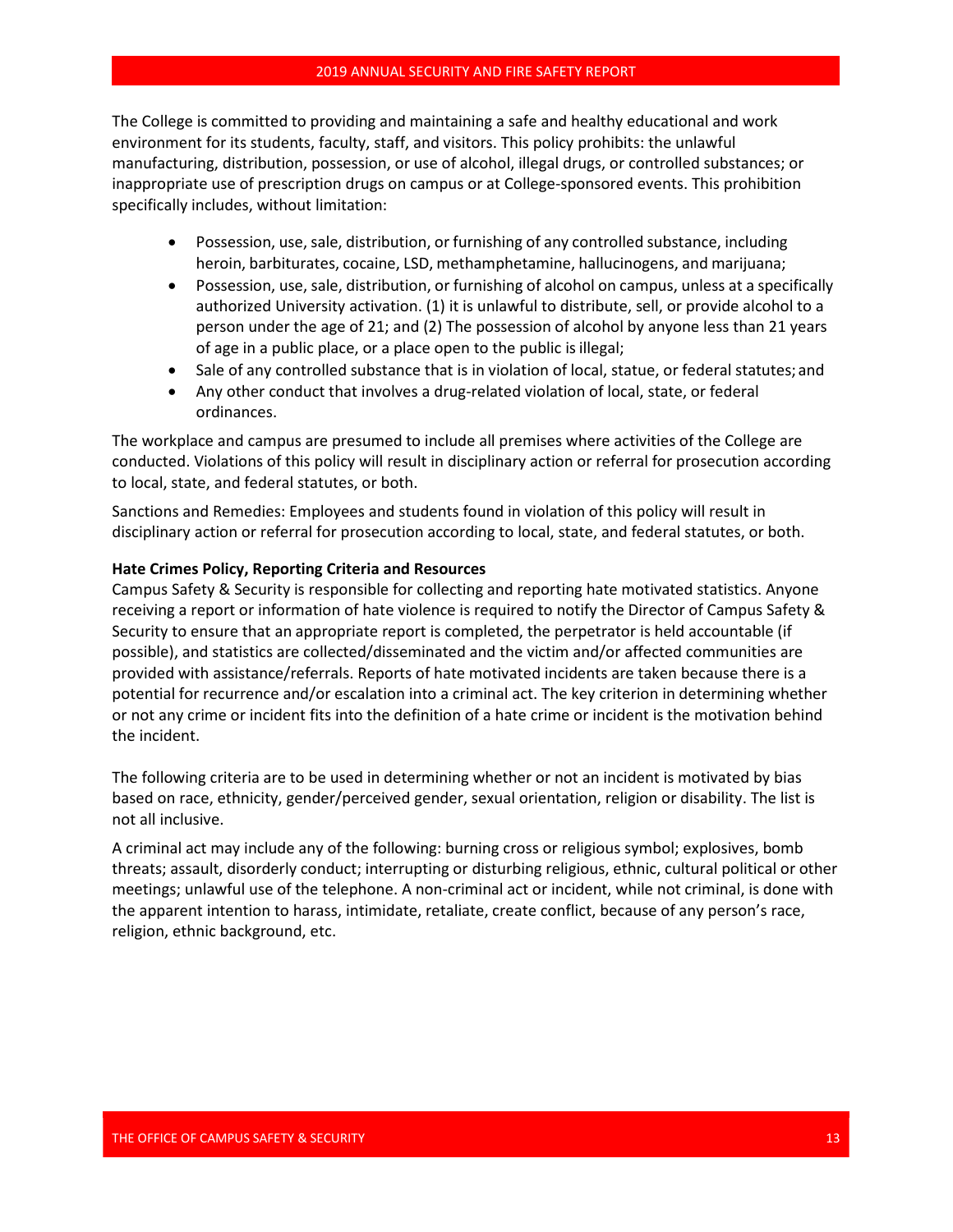#### **Annual Disclosure of Crime Statistics**

Campus Safety & Security prepares this report to comply with the Jeanne Clery Disclosure of Campus Security Policy and Crime Statistics Act. The full text of this report can also be located on the College's web site [\(https://www.cornish.edu/campus/safety/\)](https://www.cornish.edu/campus/safety/). This report is prepared with information provided by the Office of Student Life and local law enforcement agencies.

Campus crime and referral statistics include those reported to Campus Safety & Security, designated campus officials (including but not limited to directors, chairs, deans, HRL staff, et al) and local law enforcement agencies. These statistics may also include crimes that have occurred on public property and non-campus buildings. Counseling Services staff shall inform their clients of the procedures to report crime to Campus Safety & Security on a voluntary or confidential basis, should they feel it is in the best interest of the client. The College will make a good faith effort to collect crime statistics for all Clery Act crimes committed in applicable geographic locations from all police agencies with jurisdiction for the College. Each year, an e-mail notification is made to all employees and enrolled students providing access to this report. Copies of the report may also be obtained from Campus Safety & Security, 3rd floor MCC, and from Human Resources, 7th floor MCC; the web site link to access the report will be attached to the College's employment applications.

#### **Definitions of Crimes**

Definitions are established under the FBI's UCR and NIBRS and Department of Education. Where there is an absence of definition or legal threshold, the Revised Codes of Washington become the default codes from which the Clery Act requires consideration.

*Aggravated Assault*: An unlawful attack by one person upon another for the purpose of inflicting severe or aggravated bodily injury. This type of assault is accompanied by the use of a weapon or by means likely to produce death or great bodily harm. It is not necessary that injury result from an aggravated assault when a gun, knife, or other weapon is used which could or probably would result in a serious potential injury, if the crime were successfully completed.

*Arson*: Any willful or malicious burning or attempt to burn, with or without intent to defraud, a dwelling, house, public building, motor vehicle or aircraft, personal property, etc.

*Burglary*: The unlawful entry of a structure, to commit a felony or a theft. For reporting purposes, this definition includes: unlawful entry with the intent to commit a larceny or felony; breaking and entering with intent to commit a larceny; housebreaking; safecracking; and all attempts to commit any of the aforementioned.

*Dating Violence*: Violence committed by a person who is or has been in a social relationship of a romantic or intimate nature with the victim; and where the existence of such a relationship shall be determined based on a consideration of the following factors: the length of the relationship, the type of relationship, the frequency of interaction between the persons involved in the relationship. For the purposes of this definition, dating violence includes, but is not limited to, sexual or physical abuse or the threat of such abuse. Dating violence does not include acts covered under the definition of domestic violence.

*Disciplinary Referrals*: Includes those individuals referred to the Office of Student Life or Housing & Residence Life, for liquor law, drug law, and illegal weapons violation of the Student Code of Conduct.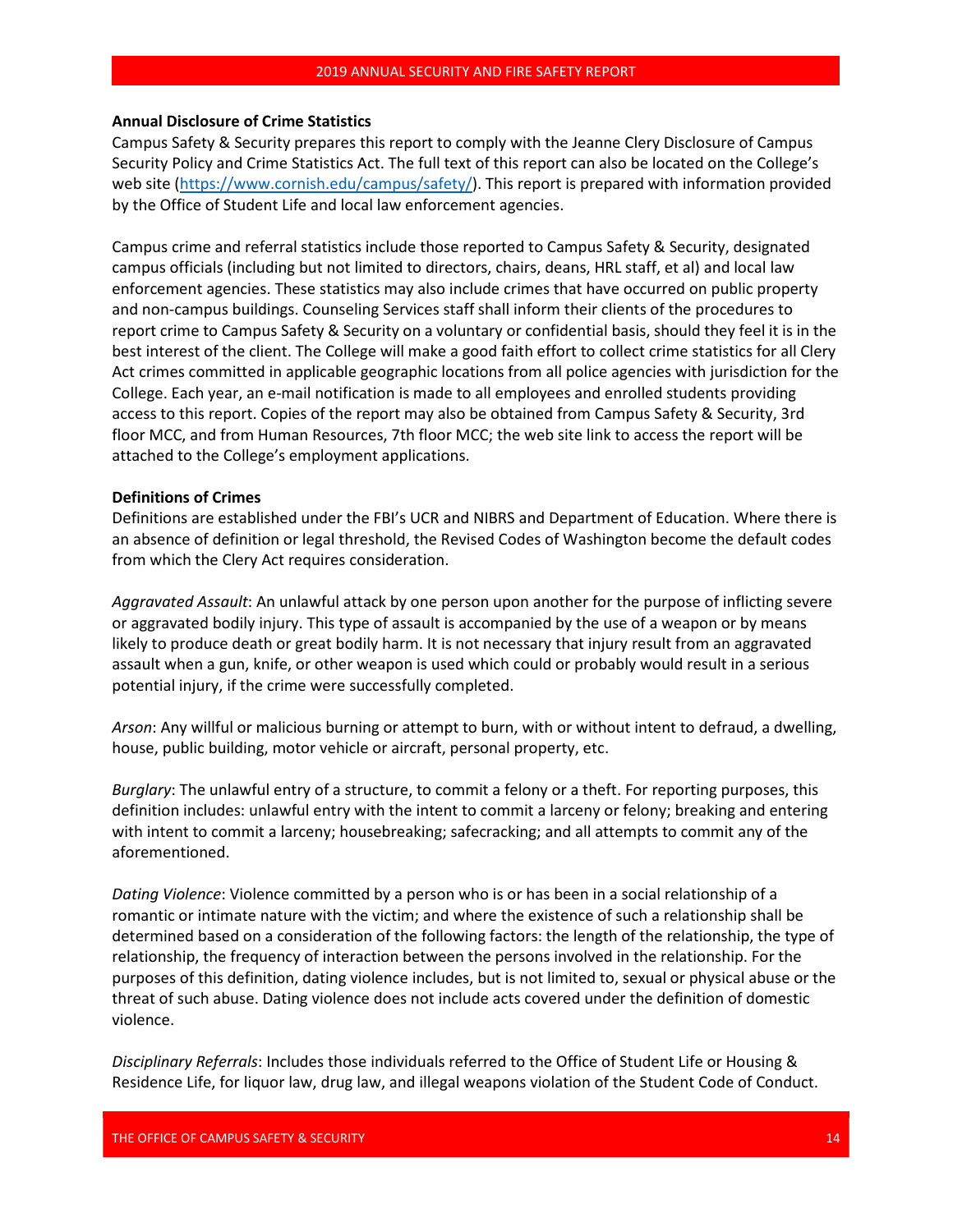*Domestic Violence*: Felony or misdemeanor crimes of violence committed by: a current or former spouse, or intimate partner of the victim; by a person with whom the victim shares a child in common; by a person who is cohabitating with or has cohabitated with the victim as a spouse or intimate partner; by a person similarly situated to a spouse of the victim under the domestic or family violence laws of the jurisdiction in which the crime or violence occurred or by any other person against an adult or youth victim under the domestic or family violence laws of the jurisdiction in which the crime or violence occurred.

*Drug Law Violations*: Violations of federal, state, and local laws relating to the unlawful possession, sale, use, growing, manufacturing, and making of narcotic drugs. The relevant substances include: Opium or cocaine and their derivatives; marijuana; synthetic narcotics; and dangerous non-narcotic drugs.

*Fondling*: The touching of the private parts of another person for the purpose of sexual gratification, without consent of the victim, including instances where the victim is incapable of giving consent because of his/her age, or because of his/her temporary or permanent mental or physical incapacity.

*Hate Crime*: A criminal offense committed against a person or property which is motivated, in whole or in part, by the offender's bias.

*Incest*: Non-forcible sexual intercourse between persons who are related to each other within the degrees wherein marriage is prohibited by law.

*Intimidation*: To unlawfully place another person in reasonable fear of bodily harm through the use of threatening words and/or other conduct, but without displaying a weapon or subjecting the victim to actual physical attack.

*Liquor Law Violations*: The violation of laws or ordinances prohibiting: the manufacture, sale, transporting, furnishing, possessing of intoxicating liquor; maintaining unlawful drinking places; bootlegging; operating a still; furnishing liquor to minor or intemperate person; using a vehicle for illegal transportation of liquor; drinking on a train or public conveyance; and all attempts to commit any of the aforementioned (drunkenness and driving under the influence are not included in this definition.).

*Manslaughter by Negligence*: The killing of another person through gross negligence.

*Motor Vehicle Theft*: The theft or attempted theft of a motor vehicle.

*Murder and Non-Negligent Manslaughter*: The willful (non-negligent) killing of one human being by another.

*Rape*: The penetration, no matter how slight, of the vagina or anus with any body part or object, or oral penetration by a sex organ of another person, without the consent or of the victim.

*Robbery*: The taking or attempting to take anything of value from the care, custody, or control of a person or persons by force or threat of force, violence, and/or causing the victim fear.

*Sexual Assault*: Any sexual act directed against another person, without consent of the victim, including instances where the victim is incapable of giving consent.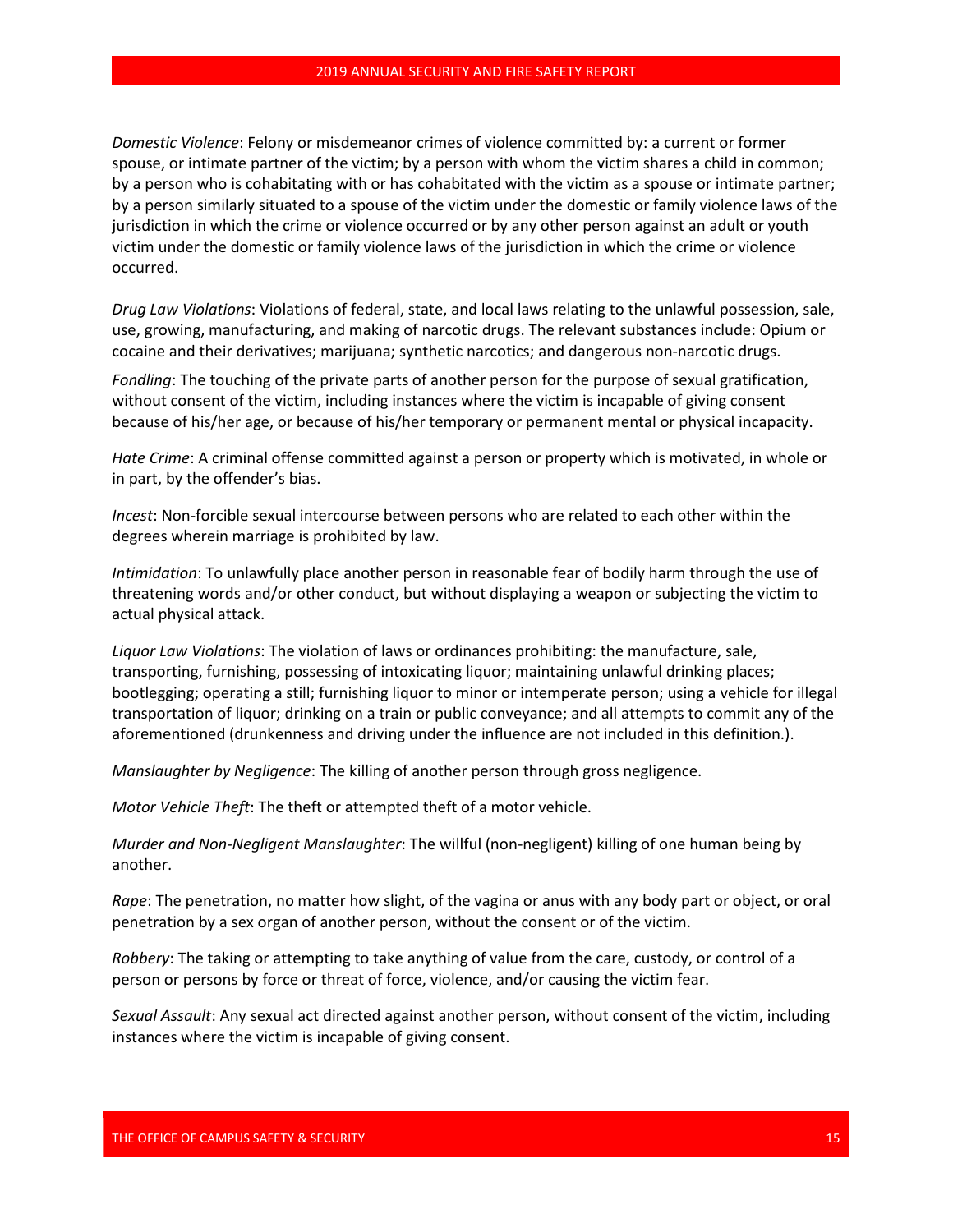*Simple Assault*: An unlawful physical attack by one person upon another where neither the offender displays a weapon, nor the victim suffers obvious severe or aggravated bodily injury involving apparent broken bones, loss of teeth, possible internal injury, severe laceration or loss of consciousness.

*Stalking*: Engaging in a course of conduct, directed at a specific person that would cause a reasonable person to fear for the person's safety or the safety of others; or suffer substantial emotional distress.

*Statutory Rape*: sexual intercourse with a person who is under the statutory age of consent.

*Weapon Law Violations*: The violation of laws or ordinances dealing with weapon offenses, regulatory in nature, such as: manufacture, sale, or possession of deadly weapons; carrying deadly weapons, concealed or openly; furnishing deadly weapons to minors; aliens possessing deadly weapons; all attempts to commit any of the aforementioned.

### **Definitions of Clery Geography**

*On-Campus*: Any building or property owned or controlled by an institution within the same reasonably contiguous geographic area and used by the institution in direct support of, or in a manner related to the institution's educational purposes, including residential areas; and any building or property that is owned by the institution but controlled by another person, is frequently used by students, and supports institutional purposes. Note: Statistics for Residential Housing are recorded and included in both the oncampus category and the on-campus residential only category.

*Non-Campus Building or Property*: Any building or property owned or controlled by a student organization that is officially recognized by the institution; or any building or property owned or controlled by an institution that is used in direct support of or in relation to the institution's educational purposes, is frequently used by students, and is not within the same reasonably contiguous geographic area of the institution.

*Public Property*: All public property, including thoroughfares, streets, sidewalks, and parking facilities, that is within the campus or immediately adjacent to and accessible from the campus. The College crime statistics do not include crimes that occur in privately owned homes or businesses within or adjacent to the campus boundaries.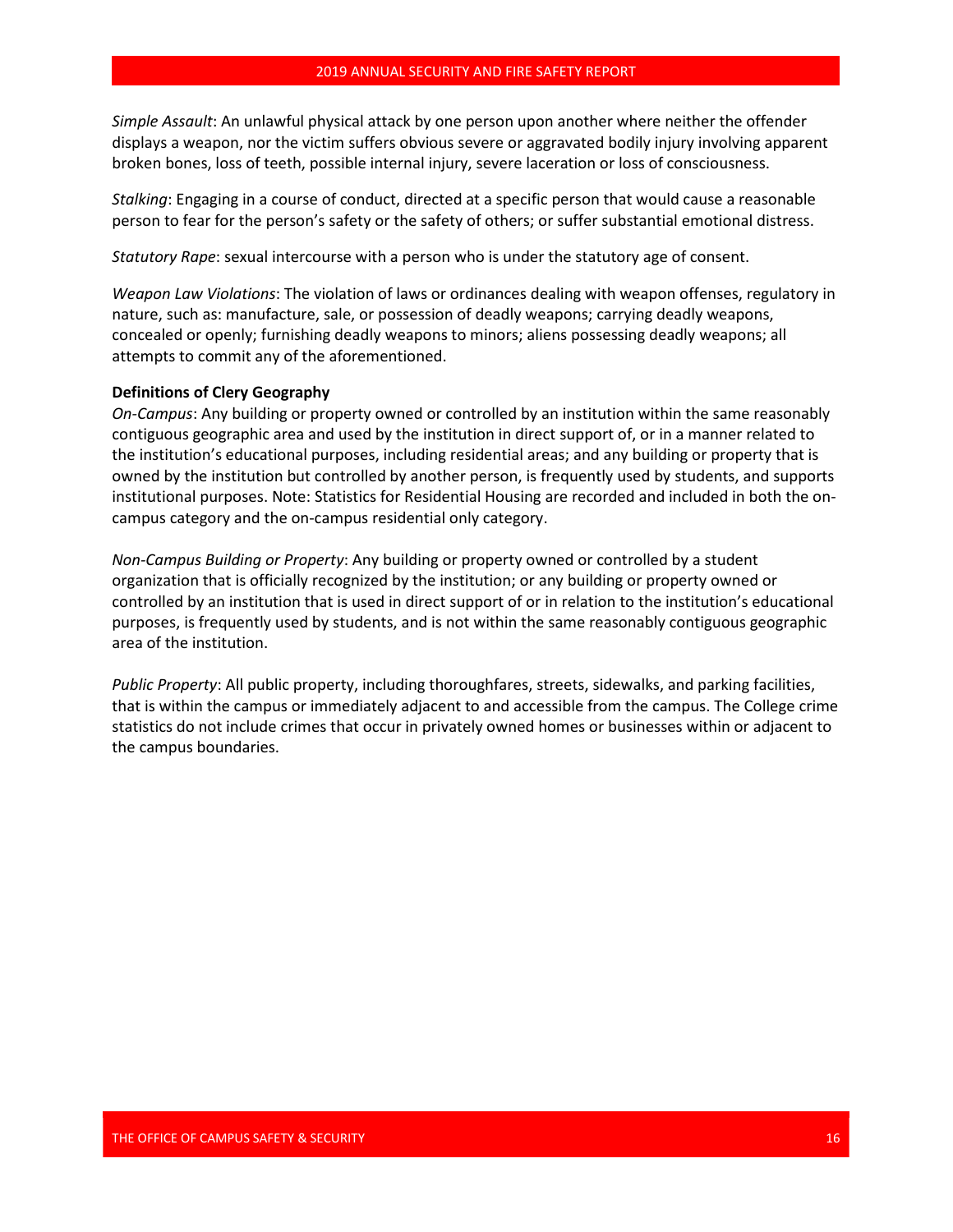# **ON-CAMPUS STATISTICS**

| <b>Criminal Offense</b>                                                | 2016         | 2017           | 2018           |
|------------------------------------------------------------------------|--------------|----------------|----------------|
| Murder/Non-Negligent Manslaughter                                      | $\pmb{0}$    | $\pmb{0}$      | 0              |
| Negligent Manslaughter                                                 | $\pmb{0}$    | $\pmb{0}$      | $\pmb{0}$      |
| Rape                                                                   | $\pmb{0}$    | 3              | $\pmb{0}$      |
| Fondling                                                               | $\pmb{0}$    | 0              | $\pmb{0}$      |
| Incest                                                                 | $\pmb{0}$    | $\pmb{0}$      | 0              |
| <b>Statutory Rape</b>                                                  | $\pmb{0}$    | $\pmb{0}$      | $\pmb{0}$      |
| Robbery                                                                | $\pmb{0}$    | $\pmb{0}$      | $\pmb{0}$      |
| <b>Aggravated Assault</b>                                              | $\pmb{0}$    | $\pmb{0}$      | $\pmb{0}$      |
| <b>Burglary</b>                                                        | 3            | $\overline{4}$ | $\overline{2}$ |
| Motor Vehicle Theft                                                    | $\pmb{0}$    | 0              | $\pmb{0}$      |
| Arson                                                                  | $\pmb{0}$    | $\pmb{0}$      | $\pmb{0}$      |
| Liquor Law Arrests                                                     | $\pmb{0}$    | $\pmb{0}$      | $\pmb{0}$      |
| Liquor Law Violations - Referred for<br><b>Disciplinary Action</b>     | 10           | 20             | 8              |
| Drug Law Arrests                                                       | $\pmb{0}$    | $\mathbf{1}$   | $\pmb{0}$      |
| Drug Law Violations - Referred for Disciplinary<br>Action              | 18           | 31             | $\overline{2}$ |
| <b>Illegal Weapon Possession Arrests</b>                               | $\pmb{0}$    | $\pmb{0}$      | 0              |
| Illegal Weapon Possession - Referred for<br><b>Disciplinary Action</b> | $\mathbf{1}$ | $\pmb{0}$      | 0              |

\*There were no Hate Crimes or Unfounded Crimes to report for the years, 2016, 2017, and 2018. Statistics are combined with incidents reported to Campus Authorities and/or the Seattle Police Department.

THE OFFICE OF CAMPUS SAFETY & SECURITY 17 AND 17 AND 17 AND 17 AND 17 AND 17 AND 17 AND 17 AND 17 AND 17 AND 17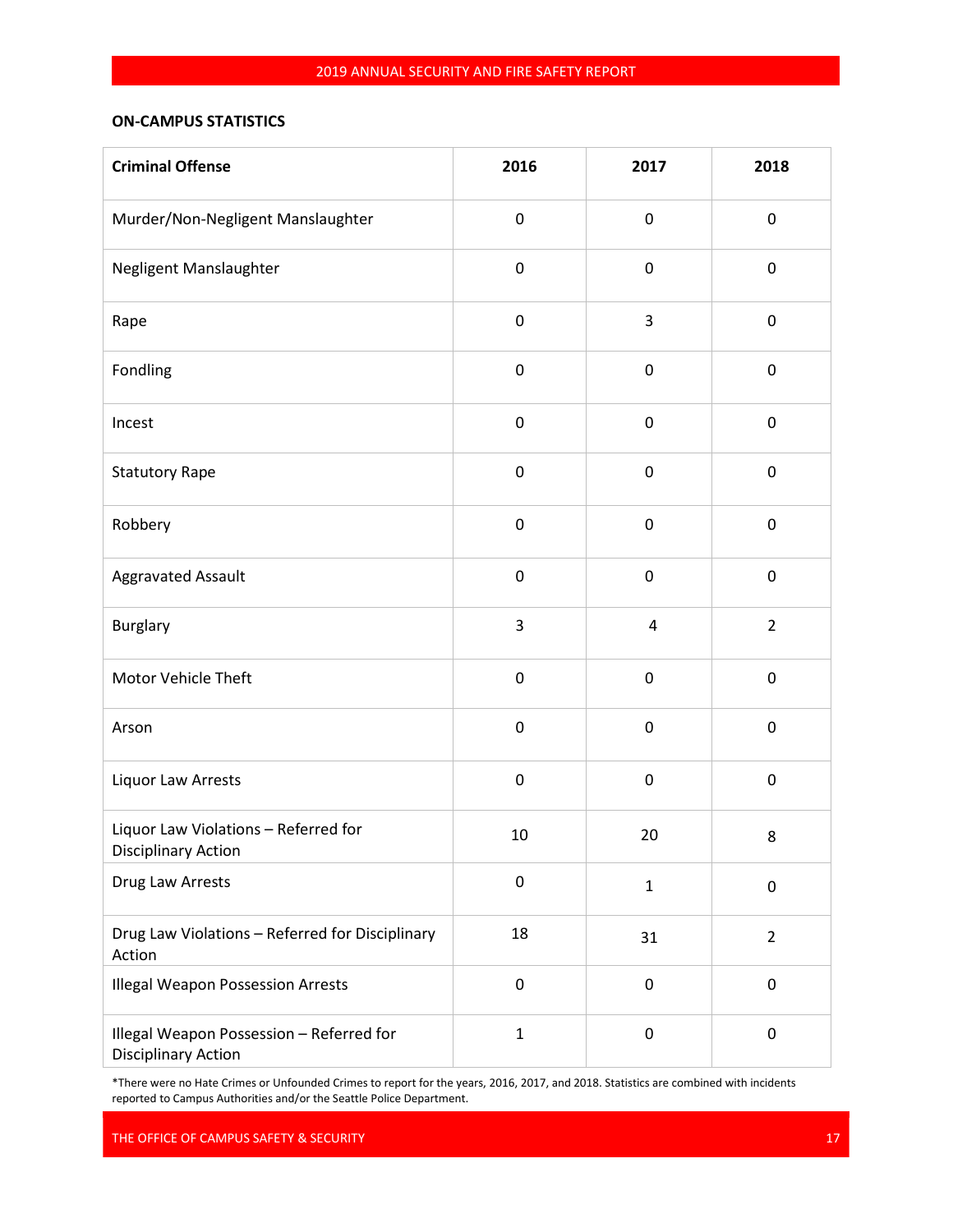# **HOUSING STATISTICS**

| <b>Criminal Offense</b>                                                | 2016         | 2017         | 2018           |
|------------------------------------------------------------------------|--------------|--------------|----------------|
| Murder/Non-Negligent Manslaughter                                      | $\pmb{0}$    | $\pmb{0}$    | 0              |
| Negligent Manslaughter                                                 | $\pmb{0}$    | $\pmb{0}$    | $\pmb{0}$      |
| Rape                                                                   | $\pmb{0}$    | 3            | $\pmb{0}$      |
| Fondling                                                               | $\pmb{0}$    | 0            | $\pmb{0}$      |
| Incest                                                                 | $\pmb{0}$    | $\pmb{0}$    | 0              |
| <b>Statutory Rape</b>                                                  | $\pmb{0}$    | $\pmb{0}$    | $\pmb{0}$      |
| Robbery                                                                | $\pmb{0}$    | $\pmb{0}$    | $\pmb{0}$      |
| <b>Aggravated Assault</b>                                              | $\pmb{0}$    | $\pmb{0}$    | $\pmb{0}$      |
| <b>Burglary</b>                                                        | $\pmb{0}$    | $\mathbf{1}$ | $\pmb{0}$      |
| Motor Vehicle Theft                                                    | $\pmb{0}$    | 0            | $\pmb{0}$      |
| Arson                                                                  | $\pmb{0}$    | $\pmb{0}$    | $\pmb{0}$      |
| Liquor Law Arrests                                                     | $\pmb{0}$    | $\pmb{0}$    | $\pmb{0}$      |
| Liquor Law Violations - Referred for<br><b>Disciplinary Action</b>     | $10\,$       | 20           | 8              |
| Drug Law Arrests                                                       | $\pmb{0}$    | $\mathbf{1}$ | 0              |
| Drug Law Violations - Referred for Disciplinary<br>Action              | 18           | 31           | $\overline{2}$ |
| <b>Illegal Weapon Possession Arrests</b>                               | $\pmb{0}$    | $\pmb{0}$    | 0              |
| Illegal Weapon Possession - Referred for<br><b>Disciplinary Action</b> | $\mathbf{1}$ | $\pmb{0}$    | 0              |

\*There were no Hate Crimes or Unfounded Crimes to report for the years, 2016, 2017, and 2018. Statistics are combined with incidents reported to Campus Authorities and/or the Seattle Police Department.

THE OFFICE OF CAMPUS SAFETY & SECURITY 18 AND 18 AND 18 AND 18 AND 18 AND 18 AND 18 AND 18 AND 18 AND 18 AND 18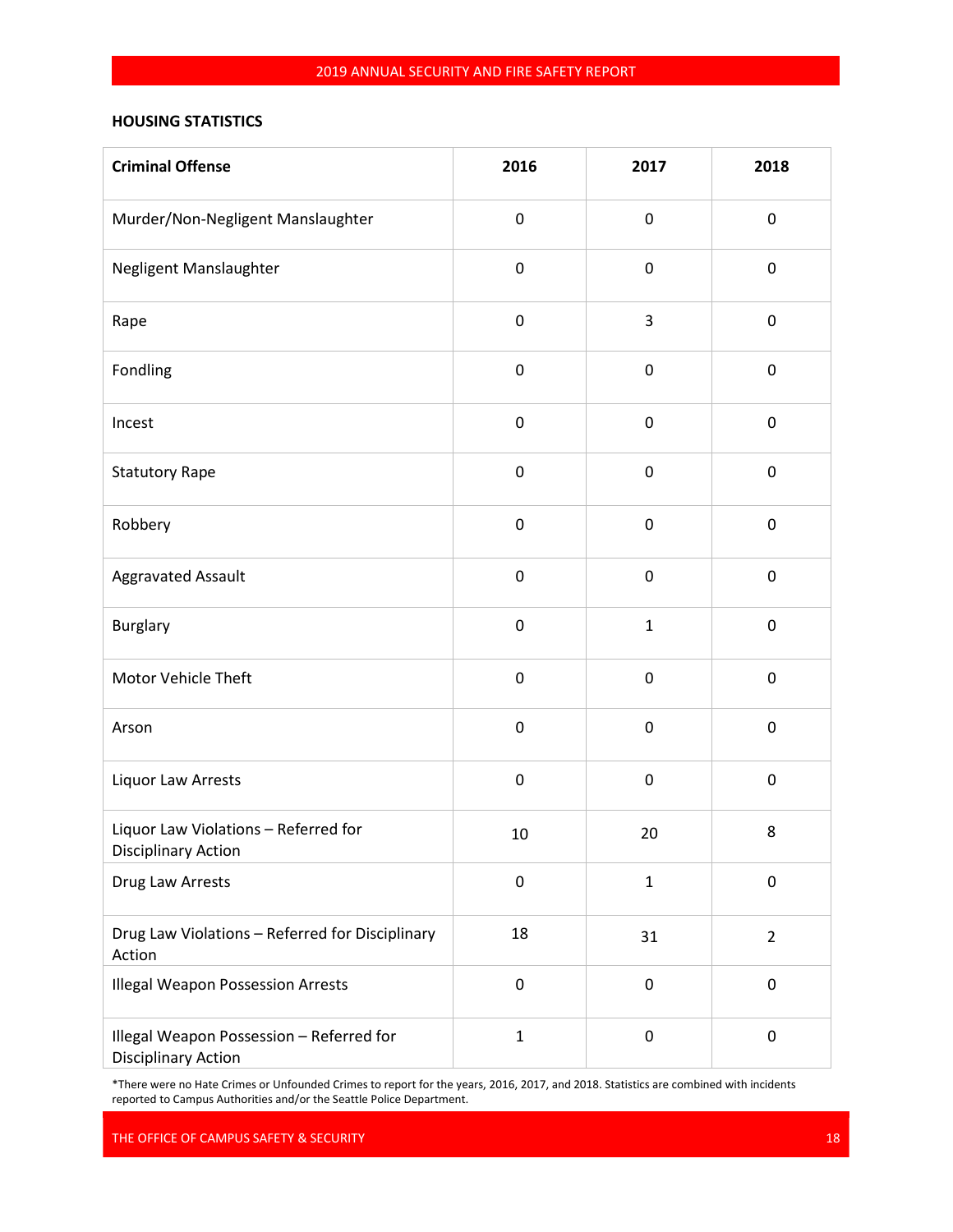# **NON-CAMPUS STATISTICS**

| <b>Criminal Offense</b>                                                | 2016             | 2017      | 2018        |
|------------------------------------------------------------------------|------------------|-----------|-------------|
| Murder/Non-Negligent Manslaughter                                      | $\pmb{0}$        | $\pmb{0}$ | 0           |
| Negligent Manslaughter                                                 | $\pmb{0}$        | $\pmb{0}$ | $\pmb{0}$   |
| Rape                                                                   | $\pmb{0}$        | $\pmb{0}$ | $\pmb{0}$   |
| Fondling                                                               | $\pmb{0}$        | $\pmb{0}$ | $\pmb{0}$   |
| Incest                                                                 | $\pmb{0}$        | $\pmb{0}$ | 0           |
| <b>Statutory Rape</b>                                                  | $\pmb{0}$        | $\pmb{0}$ | $\pmb{0}$   |
| Robbery                                                                | $\pmb{0}$        | $\pmb{0}$ | $\pmb{0}$   |
| Aggravated Assault                                                     | $\boldsymbol{0}$ | $\pmb{0}$ | $\pmb{0}$   |
| <b>Burglary</b>                                                        | $\pmb{0}$        | $\pmb{0}$ | $\mathbf 0$ |
| Motor Vehicle Theft                                                    | $\boldsymbol{0}$ | $\pmb{0}$ | $\pmb{0}$   |
| Arson                                                                  | $\pmb{0}$        | $\pmb{0}$ | $\pmb{0}$   |
| Liquor Law Arrests                                                     | $\pmb{0}$        | $\pmb{0}$ | $\pmb{0}$   |
| Liquor Law Violations - Referred for<br>Disciplinary Action            | $\pmb{0}$        | $\pmb{0}$ | $\pmb{0}$   |
| Drug Law Arrests                                                       | $\pmb{0}$        | 0         | 0           |
| Drug Law Violations - Referred for Disciplinary<br>Action              | $\pmb{0}$        | $\pmb{0}$ | $\pmb{0}$   |
| <b>Illegal Weapon Possession Arrests</b>                               | $\pmb{0}$        | $\pmb{0}$ | 0           |
| Illegal Weapon Possession - Referred for<br><b>Disciplinary Action</b> | $\pmb{0}$        | $\pmb{0}$ | 0           |

\*There were no Hate Crimes or Unfounded Crimes to report for the years, 2016, 2017, and 2018. Statistics are combined with incidents reported to Campus Authorities and/or the Seattle Police Department.

THE OFFICE OF CAMPUS SAFETY & SECURITY 19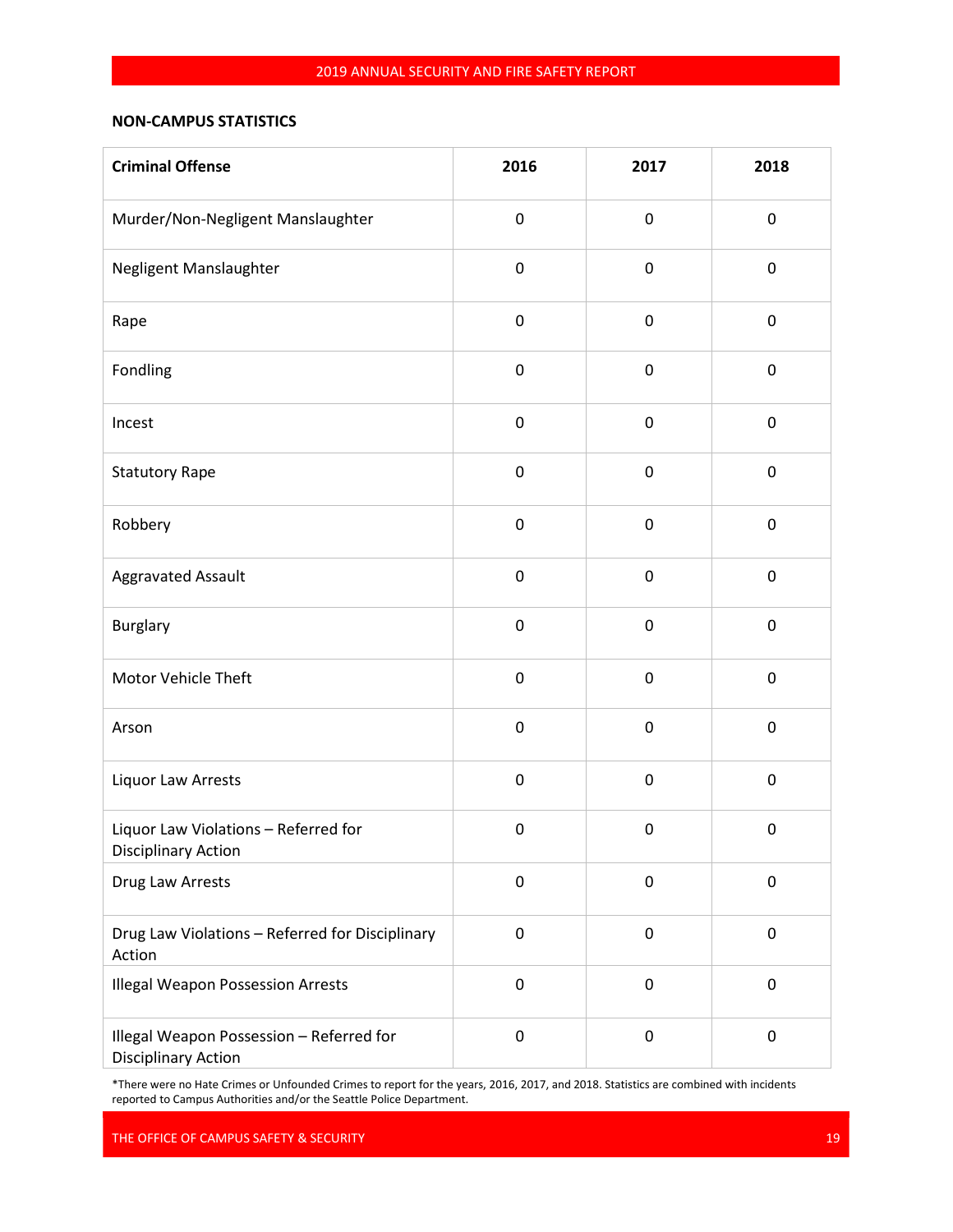# **PUBLIC PROPERTY STATISTICS**

| <b>Criminal Offense</b>                                                | 2016             | 2017           | 2018         |
|------------------------------------------------------------------------|------------------|----------------|--------------|
| Murder/Non-Negligent Manslaughter                                      | $\pmb{0}$        | $\pmb{0}$      | 0            |
| Negligent Manslaughter                                                 | $\boldsymbol{0}$ | $\pmb{0}$      | $\pmb{0}$    |
| Rape                                                                   | $\pmb{0}$        | $\pmb{0}$      | $\pmb{0}$    |
| Fondling                                                               | $\pmb{0}$        | 0              | $\pmb{0}$    |
| Incest                                                                 | $\pmb{0}$        | $\pmb{0}$      | 0            |
| <b>Statutory Rape</b>                                                  | $\pmb{0}$        | $\pmb{0}$      | $\pmb{0}$    |
| Robbery                                                                | $\pmb{0}$        | $\pmb{0}$      | $\pmb{0}$    |
| <b>Aggravated Assault</b>                                              | $\pmb{0}$        | $\mathbf{1}$   | $\pmb{0}$    |
| <b>Burglary</b>                                                        | $\pmb{0}$        | $\pmb{0}$      | $\pmb{0}$    |
| Motor Vehicle Theft                                                    | $\mathbf 0$      | $\overline{7}$ | $\mathbf{1}$ |
| Arson                                                                  | $\pmb{0}$        | $\pmb{0}$      | $\pmb{0}$    |
| Liquor Law Arrests                                                     | $\pmb{0}$        | $\pmb{0}$      | $\pmb{0}$    |
| Liquor Law Violations - Referred for<br><b>Disciplinary Action</b>     | $\pmb{0}$        | $\pmb{0}$      | $\pmb{0}$    |
| Drug Law Arrests                                                       | $\pmb{0}$        | 0              | 0            |
| Drug Law Violations - Referred for Disciplinary<br>Action              | $\pmb{0}$        | $\pmb{0}$      | 0            |
| <b>Illegal Weapon Possession Arrests</b>                               | $\pmb{0}$        | 0              | 0            |
| Illegal Weapon Possession - Referred for<br><b>Disciplinary Action</b> | $\pmb{0}$        | $\pmb{0}$      | 0            |

\*There were no Hate Crimes or Unfounded Crimes to report for the years, 2016, 2017, and 2018. Public property statistics were requested from the Seattle Police Department but were not available in a format usable for Clery Act reporting.

THE OFFICE OF CAMPUS SAFETY & SECURITY 20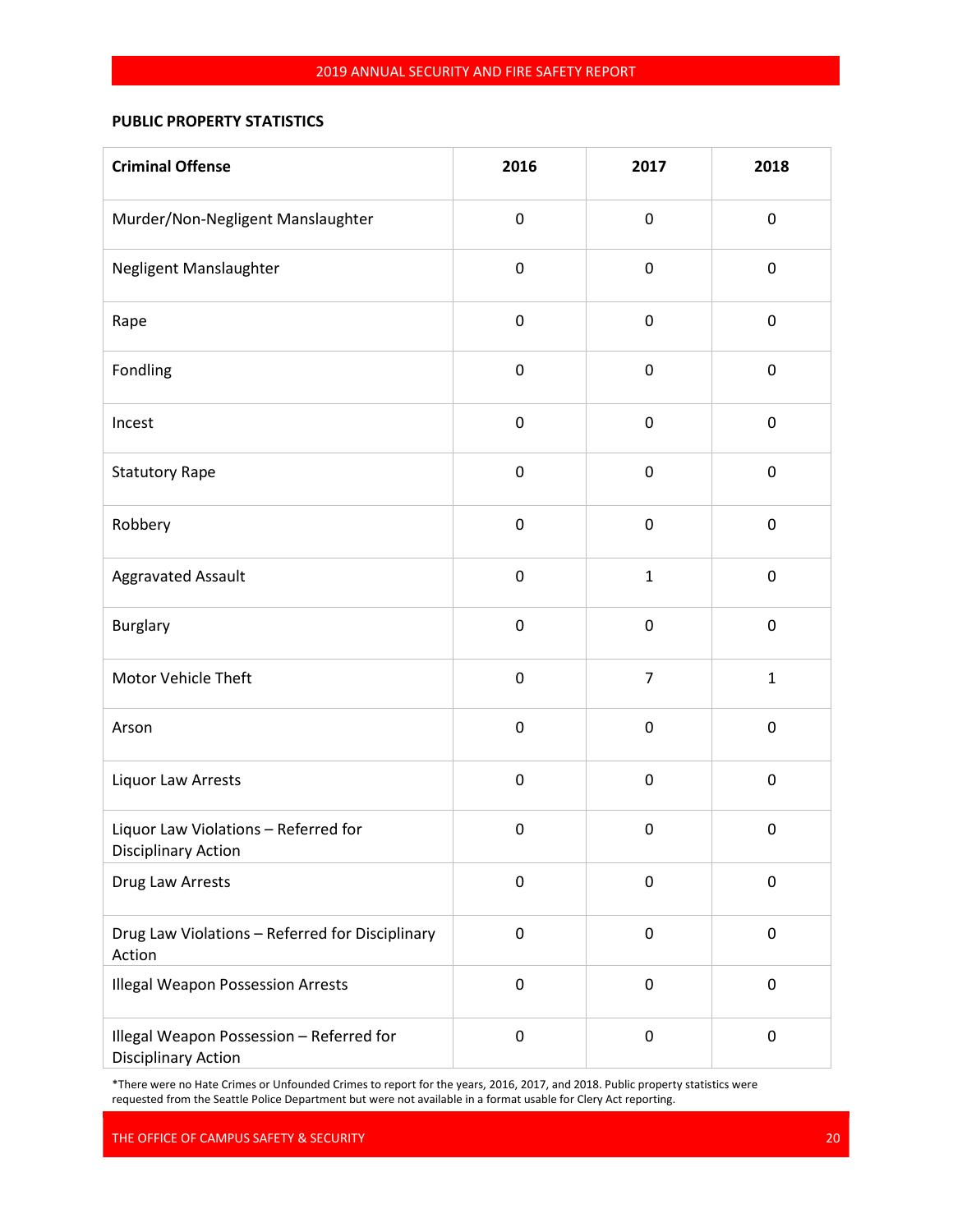#### **Confidential Reporting**

Victims of crime that do not want to pursue action within the College system or the criminal justice system may still want to consider making a confidential report. Campus Safety & Security can file a report on the details of the incident without revealing the victim's identity. The purpose of a confidential report is to comply with the victim's wish to keep the matter confidential, while taking steps to ensure the future safety of themselves and others. With such information, the College can keep an accurate record of the number of incidents involving students, employees and visitors; determine where there is a pattern of crime with regard to a particular location, method, or assailant; and alert the campus community to potential danger. Reports filed in this manner are only counted and disclosed in the annual crime statistics of the College.

### **Federal Campus Sex Crimes Prevention Act**

This act requires states to ask every registered sex offender if they are enrolled at or employed by a College or university. In addition, pursuant to Washington State law, any such adult or juvenile offender who is admitted to a public or private institution of higher education shall, within ten days of enrolling or by the first business day after arriving at the institution, whichever is earlier, notify the sheriff for the county of the person's residence of the person's intent to attend the institution. Students and employees can find out information about registered sex offenders in their area through the King County Sheriff's office website,<http://www.icrimewatch.net/index.php?AgencyID=54473>

### **VAWA Definitions**

Definitions of dating violence, domestic violence, and stalking are provided below:

• **Dating violence**

The term "dating violence" means violence committed by a person -

- a) Who is or has been in a social relationship of a romantic or intimate nature withthe victim; and
- b) Where the existence of such a relationship shall be determined based on consideration of the following factors;
	- I. The length of the relationship.
	- II. The type of relationship.
	- III. The frequency of interaction between the persons involved inthe relationship.
- c) For the purposes of this definition, dating violence includes, but is not limited to, sexual or physical abuse or the threat of such abuse. Dating violence does not include acts covered under the definition of domestic violence.
- d) Any incident meeting this definition is considered a crime for the purposes of CleryAct reporting.
- **Domestic violence**

The term "domestic violence" includes felony or misdemeanor crimes of violence committed by -

- a) Current or former spouse of the victim or intimate partner of the victim; or
- b) A person with whom the victim shares a child in common; or
- c) A person who is cohabitating with or has cohabitated with the victim as a spouse;or
- d) A person similarly situated to a spouse ofthe victim under the domestic or family violence laws of the jurisdiction receiving grant monies; or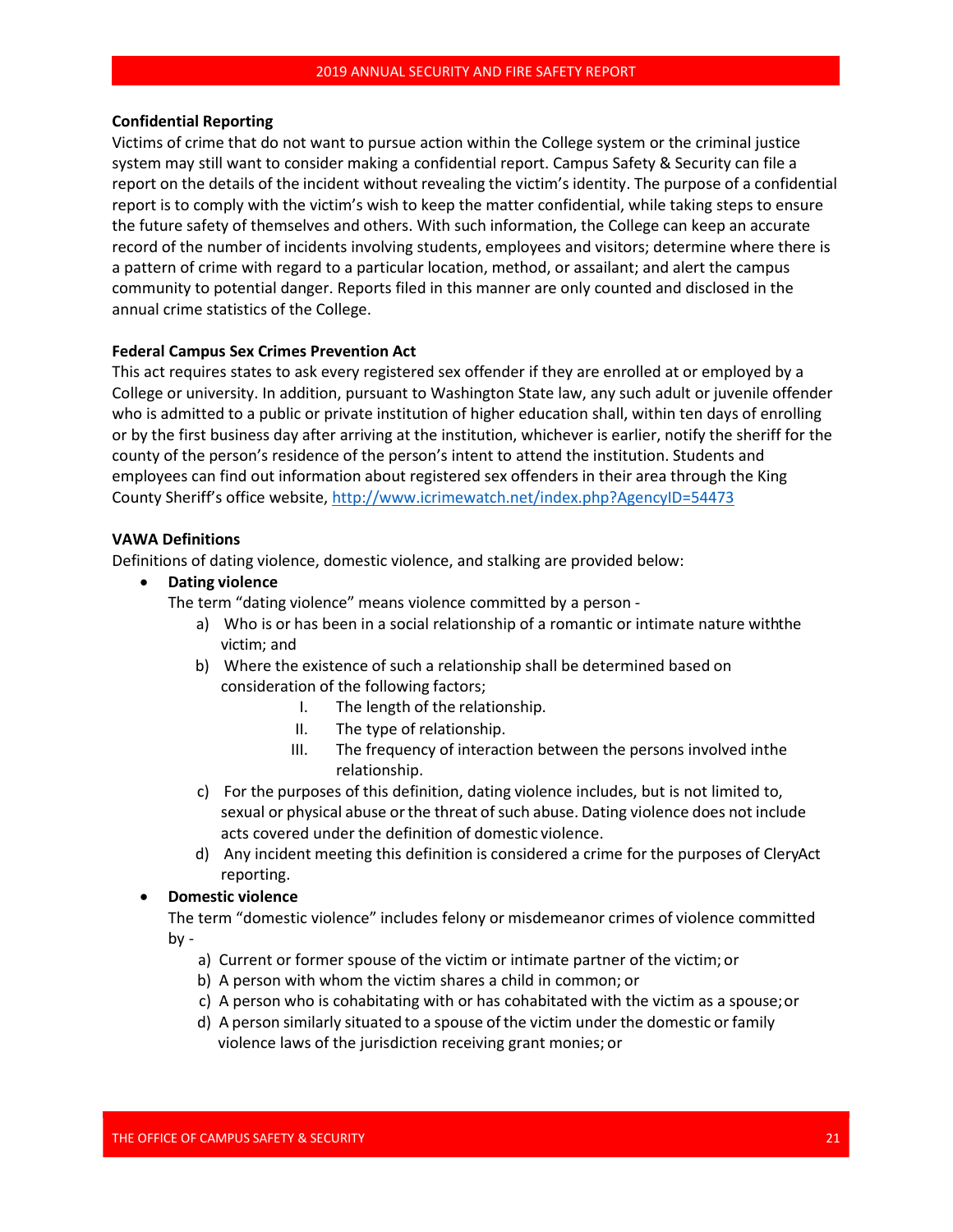# **ON CAMPUS STATISTICS**

| <b>VAWA Offense</b>      | 2016 | 2017 | 2018     |
|--------------------------|------|------|----------|
| <b>Dating Violence</b>   | 1    | 1    | 0        |
| <b>Stalking</b>          | 0    | 0    | $\Omega$ |
| <b>Domestic Violence</b> | 3    | 2    | 0        |

### **HOUSING STATISTICS**

| <b>VAWA Offense</b>      | 2016 | 2017 | 2018 |
|--------------------------|------|------|------|
| Dating Violence          | 0    | 1    | 0    |
| <b>Stalking</b>          | 0    | 0    | 0    |
| <b>Domestic Violence</b> | 3    | 2    | 0    |

#### **NONCAMPUS STATSTICS**

 $\mathbf{r}$ 

| <b>VAWA Offense</b>      | 2016 | 2017 | 2018 |
|--------------------------|------|------|------|
| Dating Violence          | 0    | 0    | 0    |
| <b>Stalking</b>          | 0    | 0    | 0    |
| <b>Domestic Violence</b> | 0    | 0    | 0    |

THE OFFICE OF CAMPUS SAFETY & SECURITY **22** CONSUMING THE CONSUMING THE CONSUMING THE CONSUMING THE 22 CONSUMING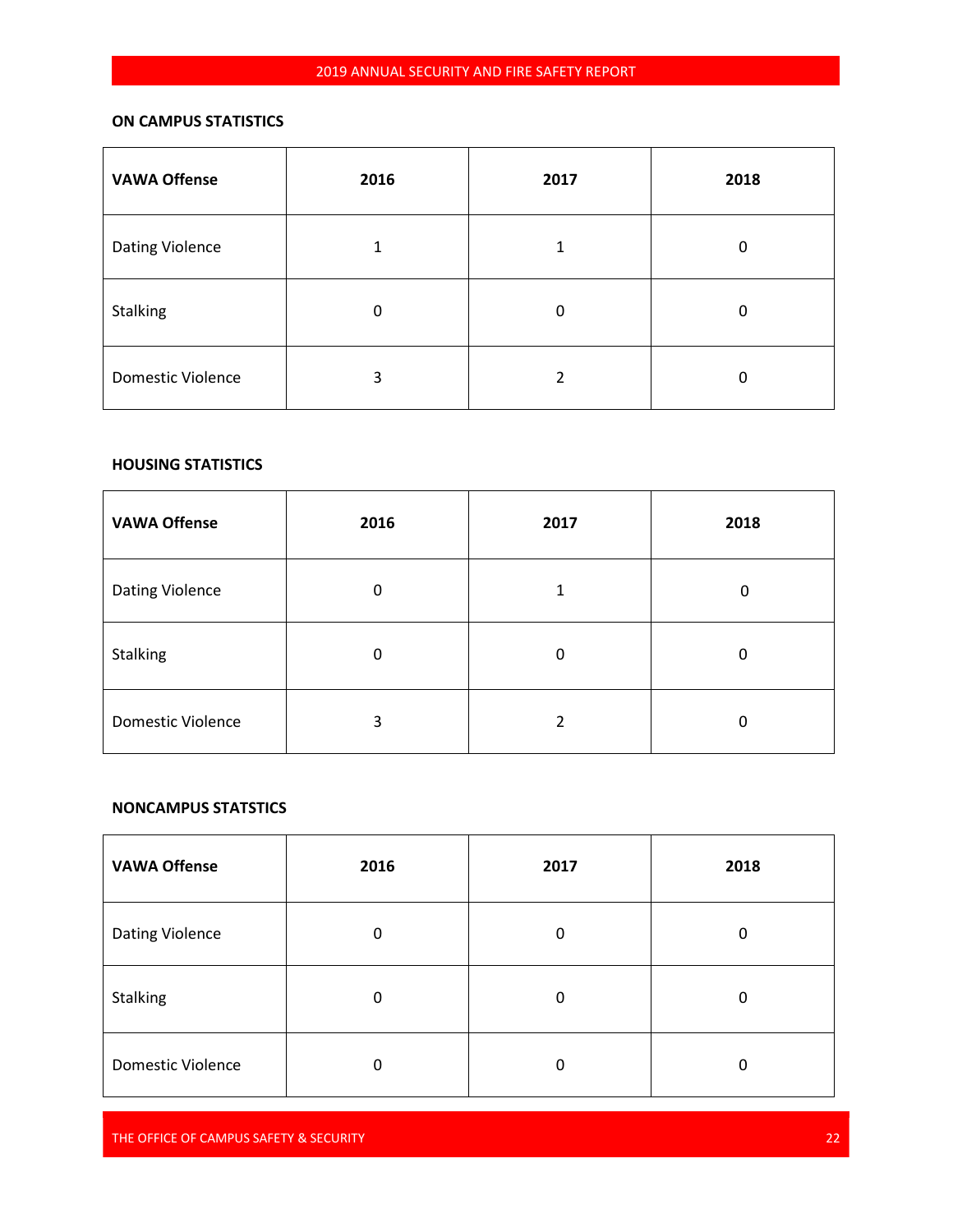### **PUBLIC PROPERTY STATISTICS**

| <b>VAWA Offense</b>    | 2016 | 2017 | 2018 |
|------------------------|------|------|------|
| <b>Dating Violence</b> | 0    | 1    | 0    |
| <b>Stalking</b>        | 0    | 0    | 0    |
| Domestic Violence      | 0    | 0    | 0    |

### **Campus Sexual Misconduct Policies and Procedures**

Cornish College of the Arts is committed to creating and providing a learning, living, and working environment free from gender-based discrimination. Gender-based discrimination, including Sexual Misconduct (as defined in this policy) committed by members of our community, guests and visitors will not be tolerated. All members of our community, including guests and visitors, are expected to conduct themselves in a manner that does not infringe on the rights of others. The College complies with all applicable state and federal statutes, including Title IX of the federal Higher Education Amendment of 1972, which prohibits discrimination on the basis of sex under any education program or activity receiving federal financial aid. Sexual assault and sexual harassment are forms of sex discrimination prohibited by Title IX.

Any student, faculty or staff member, who has concerns about sexual discrimination, including any concerns pertaining to sexual misconduct, is encouraged to seek assistance from the Title IX coordinator listed below.

The Title IX Coordinator provides information about resources for assistance and about options for addressing concerns. Those options may vary depending on the nature of the complaint, whether the complainant is a student, faculty or staff member, the wishes of the complainant regarding confidentiality, and whether the complainant prefers to proceed formally or informally. This process plays an integral role in fulfilling the College's commitment to provide a positive learning, teaching and working environment for the entire community.

The Title IX Coordinator for Cornish College of the Arts is:

Chief Equity Officer Tiffany Davis 7th Floor, Main Cornish Campus 206-726-5099 [tdavis@cornish.edu](mailto:tdavis@cornish.edu)

Due to the sensitive nature of sexual misconduct concerns, as well as federal requirements, the following policies and procedures pertain specifically to sexual misconduct matters at the College.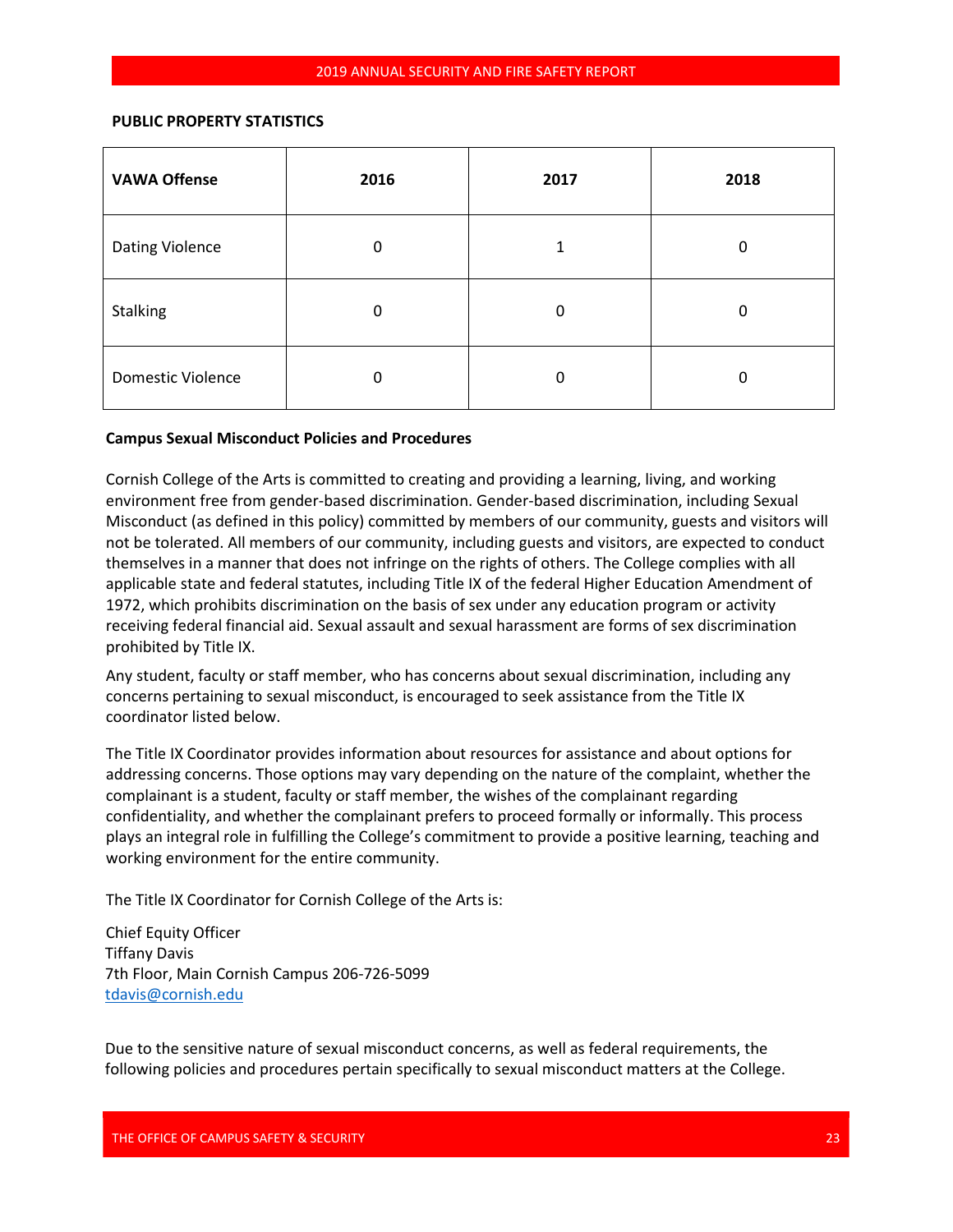### **Policy Statement:**

Cornish expressly prohibits all forms of sex-based discrimination including sexual harassment, sexual violence, stalking, sexual exploitation, and intimate partner violence, (collectively, "sexual misconduct") committed by anyone on property owned or controlled by Cornish or at Cornish sponsored activities, events, or programs. This policy applies to all members of the Cornish community including faculty, staff, students, trustees, contractors, volunteers, and guests. This policy applies regardless of sex, gender, gender expression, gender identity, and sexual orientation. Sexual misconduct and retaliation will be promptly and fairly addressed and remedied according to the applicable Cornish resolution process.

### **Jurisdiction:**

This policy applies to conduct committed on property owned or controlled by Cornish and at Cornish sponsored activities, events, and programs. All allegations, regardless of where they are alleged to have occurred, will be assessed to determine whether the conduct falls within the context of Cornish employment or educational activities, events, or programs. This policy may also apply when the Special Assistant to the President for Diversity and Title IX Coordinator determines the alleged conduct implicates a substantial Cornish interest.

Respondents who are not members of the Cornish community or not subject to Cornish resolution processes may be subject to restrictions for failing to comply with this policy.

### **Disciplinary Standard:**

Conduct is subject to disciplinary action when it creates a hostile environment. A hostile environment exists where conduct is so severe, persistent, or pervasive and objectively offensive that it unreasonably alters the condition of, or substantially interferes with, an individual's employment or education benefits. Violations of this policy may result in sanctions up to and including, suspension, expulsion, or termination.

Allegations that do not rise to the level of a hostile environment may be addressed through various methods including, but not limited to, education, remedies, and/or training.

### **Requirement of consent:**

**Consent**- clear, knowing, and voluntary permission by word or action to engage in sexual activity. As individuals may experience the same interaction differently, it is incumbent upon each party to determine that the other has consented before engaging in the activity. Consent may, however, be ratified by word or action at some point during or after the interaction if consent is not clearly provided prior to engaging in the activity.

Reasonable reciprocation can be implied. For example, if someone kisses you, you can kiss them back without the need to explicitly obtain their consent to being kissed back.

Consent can be withdrawn once given, so long as the withdrawal is reasonably and clearly communicated. If consent is withdrawn, that sexual activity should cease within a reasonable time.

Consent to some sexual activity cannot be presumed to be consent for other sexual activity. Further, a current or previous intimate relationship is insufficient to constitute consent.

Proof of consent or non-consent is not a burden placed on the parties involved in an incident. Rather,

THE OFFICE OF CAMPUS SAFETY & SECURITY 24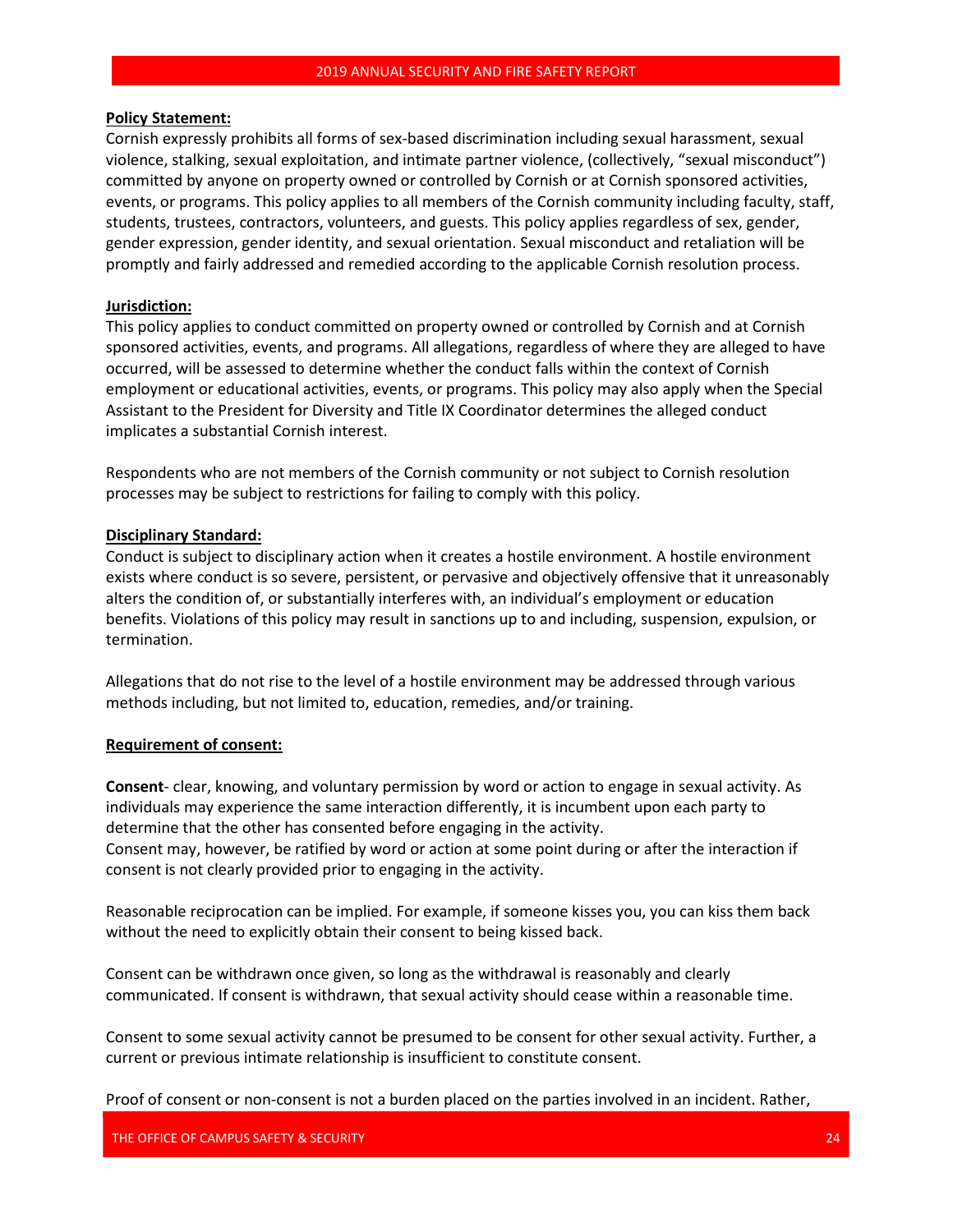the burden is on Cornish to determine whether this policy has been violated. The existence of consent is based on the totality of the circumstances evaluated from the perspective of a reasonable person in the same or similar circumstances, including the context in which the alleged incident occurred and any similar previous patterns that may be evidenced.

Consent in relationships must also be considered in context. When parties consent to, for example, Bondage/Discipline, Dominance/Submission, Sadism and Masochism ("BDSM") or other forms of kink, non-consent may be shown by the use of a safe word. Resistance, force, violence, or even saying "no" may be part of kink and thus consensual. Accordingly, Cornish's evaluation of communication in kink situations will be guided by reasonableness, rather than strict adherence to policy that assumes non-kink relationships as a default.

In Washington, consent to sexual activity cannot be granted by a person under the age of 16. Accordingly, sexual activity between an adult and a person under the age of 16 may constitute a crime and could require a report to applicable child welfare agencies.

**Incapacitation** - a state in which a person lacks the capacity to give informed consent because they are helpless, asleep, unconscious, unable to adequately process information, disoriented, and/or unable to make informed, rational, and reasoned decisions. Incapacitation is not synonymous with intoxication, impairment, blackout, brownout, being drunk, or being "high."

Incapacitation is evaluated through consideration of all relevant indicators of a person's state. Incapacitation may be the result of the consumption of alcohol or drugs, temporary or permanent physical or mental health conditions, or involuntary physical restraint.

A violation of this policy involves an inquiry into whether a responding party engaged in sexual activity with a person they knew, or should have known to be incapacitated. An assessment of whether a respondent should have known of the incapacitation of the complainant is assessed using the objective standard of whether a reasonable person, in the same or similar circumstances, exercising sober, good judgment would have known.

### **Types of Sexual Misconduct:**

**Coercion** - unreasonable conduct employed to compel someone to engage in sexual activity.

**Sexual harassment** - unwelcome sexual or sex/gender-based verbal, written, and/or physical conduct.

**Intimate Partner Violence ("IPV")** - also known as domestic or dating violence, is a pattern of abusive behavior (including verbal, physical, emotional, or financial) used by those who are involved or have been involved in an intimate relationship, to gain or maintain power and control over another intimate partner.

**Non-consensual sexual intercourse** - any sexual intercourse, however slight, with any object, by a person upon another person, which is without consent and/or by force.

**Non-consensual sexual contact**- any intentional sexual touching, however slight, with any object, by a person upon another person, which is without consent and/or by force.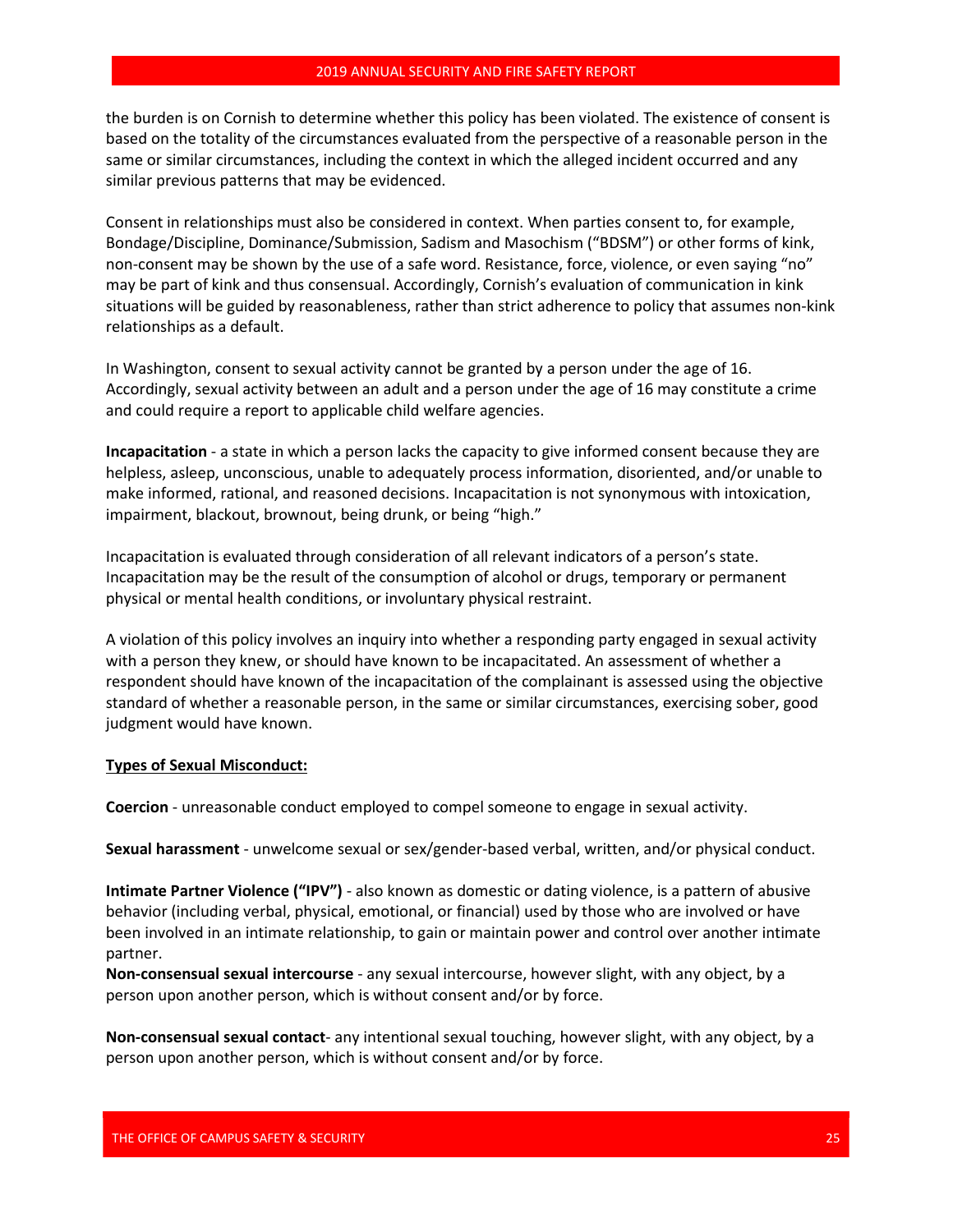**Sexual intimidation** - threatening a person with sex acts, with the intention to place them in fear of injury or death. The threat must be both specific and credible.

**Stalking** - repetitive and menacing pursuit, following, harassing, and/or interfering with the well-being and safety of another.

**Sexual Exploitation** - taking non-consensual or abusive sexual advantage of another for one's own benefit or for the benefit of anyone other than the person being exploited, and does not otherwise constitute sexual misconduct under this policy. Sexual exploitation includes, but is not limited to:

- Voyeurism observing or allowing third-parties to observe the private sexual activity of others without consent or viewing another's intimate parts in a place where they have a reasonable expectation of privacy.
- Disseminating, recording, or transmitting private sexual images or audio without consent.
- Using, installing, or permitting the use or installation of a device for the purpose of recording another's sexual activity, intimate body parts, or nakedness in a place where the person would have a reasonable expectation of privacy without consent.
- Prostituting others.
- Exhibitionism exposing one's intimate parts in non-consensual circumstances (excluding streaking).
- Unwelcome sexting.
- Engaging in sexual activity with another person while knowingly infected with a sexuallytransmitted disease (STD) or infection (STI), without informing the other person of the infection in advance.
- Administering alcohol or drugs to another person without their knowledge or consent for the purpose of engaging them in sexual activity.

### **Retaliation:**

The adverse treatment of an individual because of their participation in the reporting, investigation, or resolution of an alleged violation of this policy.

### **Interim measures:**

Interim measures are accommodations, agreements, arrangements, and services, afforded by Cornish after receiving notice of alleged policy violations but prior to the determination of formal outcomes. Failure to comply with interim measures is a violation of this policy.

### **Reporting:**

All employees (except those whom Cornish has designated as confidential) who receive notice of a potential violation of this policy are expected to report all known details to the Special Assistant to the President for Diversity and Title IX Coordinator within 24 hours of becoming aware of the report or incident.

### **Failure to report:**

Failure of a non-confidential employee to report potential violations of this policy may be subject to disciplinary action for failure to comply.

### **Approval and Implementation**

This Sexual Misconduct Policy was approved on July 30, 2019.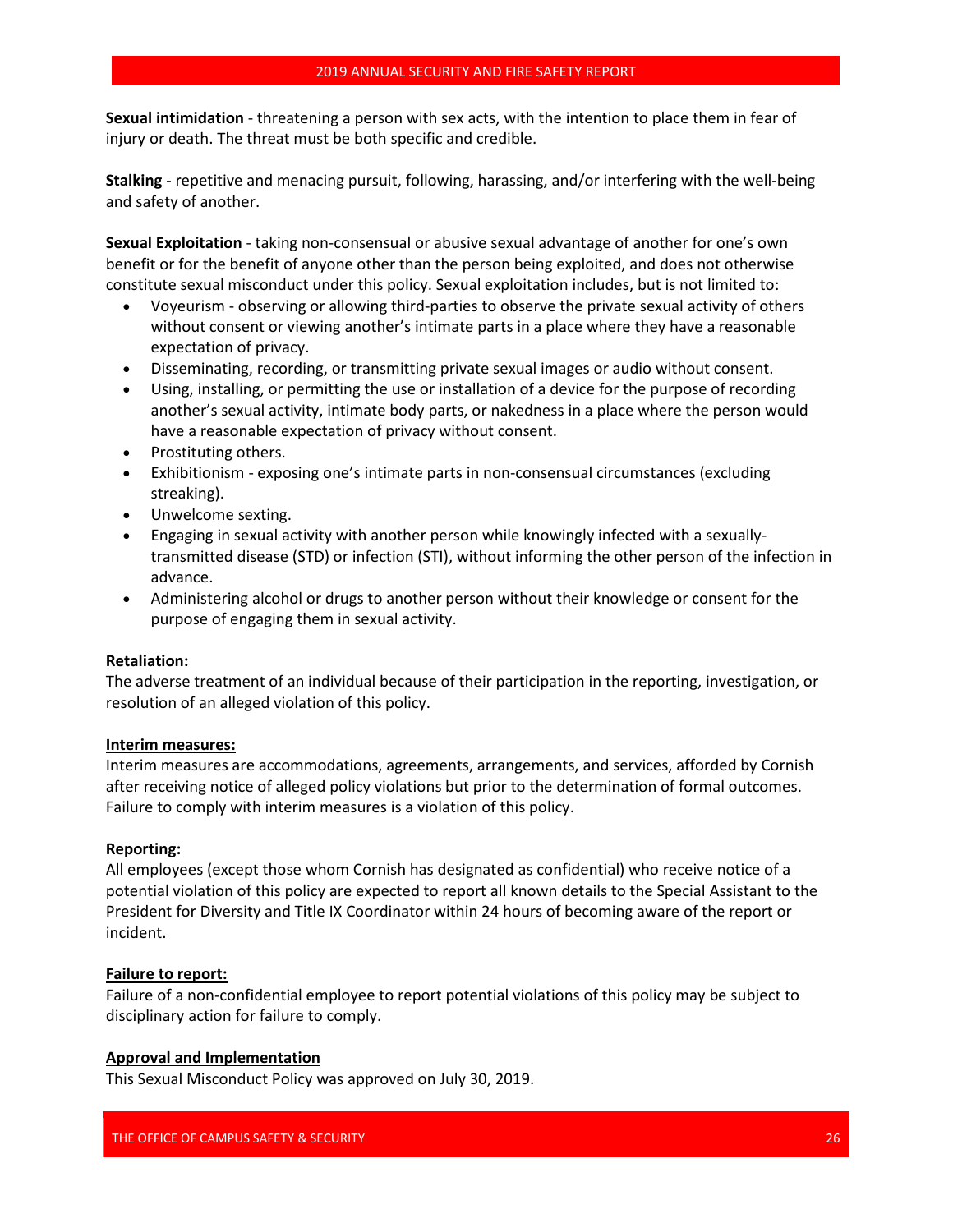### **Filing a Report**

Victims have the option of filing a report with any or all of these departments:

The Office of Student Life, Housing & Residence Life, Human Resources and Campus Safety & Security at Cornish College of the Arts. This could lead to an internal investigation and findings related to a violation of the Student Code of Conduct.

The Title IX Coordinator. This could lead to an internal investigation and findings related to a violation of the Student Code of Conduct.

The Seattle Police Department. This could lead to a criminal investigation and legal proceedings.

#### **Reporting an Allegation to Campus Authorities**

Students who believe they have been a victim of sexual misconduct (including sexual assault, harassment or discrimination) should tell someone. All faculty and staff (with the exception of professional counselors), desk assistants, resident assistants, and administrators are responsible employees who are obligated to report allegations of sexual misconduct to campus authorities. They will report this information to the Title IX Coordinator. Students may also complete an incident report or provide a witness statement to Campus Safety & Security.

All responsible employees are obligated to report such information to the Title IX Coordinator. If the Title IX Coordinator is not available faculty and staff may also complete an incident report or witness statement to Campus Safety & Security.

#### **Evidence Collection**

Victims of sexual violence can have evidence collected up to 96 hours after a sexual assault. All Seattlearea hospital emergency departments can provide evidence collection and call for a survivor advocate to be with the victim. Evidence collection does not mean the victim has to file a report or press charges; it does, however, secure any evidence in the event that the victim would like the option of filing/pressing charges in the future.

The Emergency Department will have to call law enforcement to file a report, but the victim has the option to remain anonymous or not talk to law enforcement personnel.

If a victim would like to wait and think about evidence collection, brushing teeth, wiping from the bathroom, showering, smoking, and eating can damage evidence. It is recommended that the victim bring any clothes that may have evidence on them from the assault.

#### **Amnesty Policy**

The College provides amnesty to complainants, students who offer assistance and others who report serious violations who may be hesitant to report to College officials because they fear that they themselves may be accused of minor policy violations, such as underage drinking, at the time of the incident. Educational options will be explored, but no conduct proceedings or conduct record will result. Abuse of amnesty requests can result in a decision by the Dean of Students (or designee) not to extend amnesty to the same person repeatedly.

#### **Safe Harbor Policy**

The College believes that students who have a drug and/or addiction problem deserve help. If any College student brings their own use, addiction, or dependency to the attention of College officials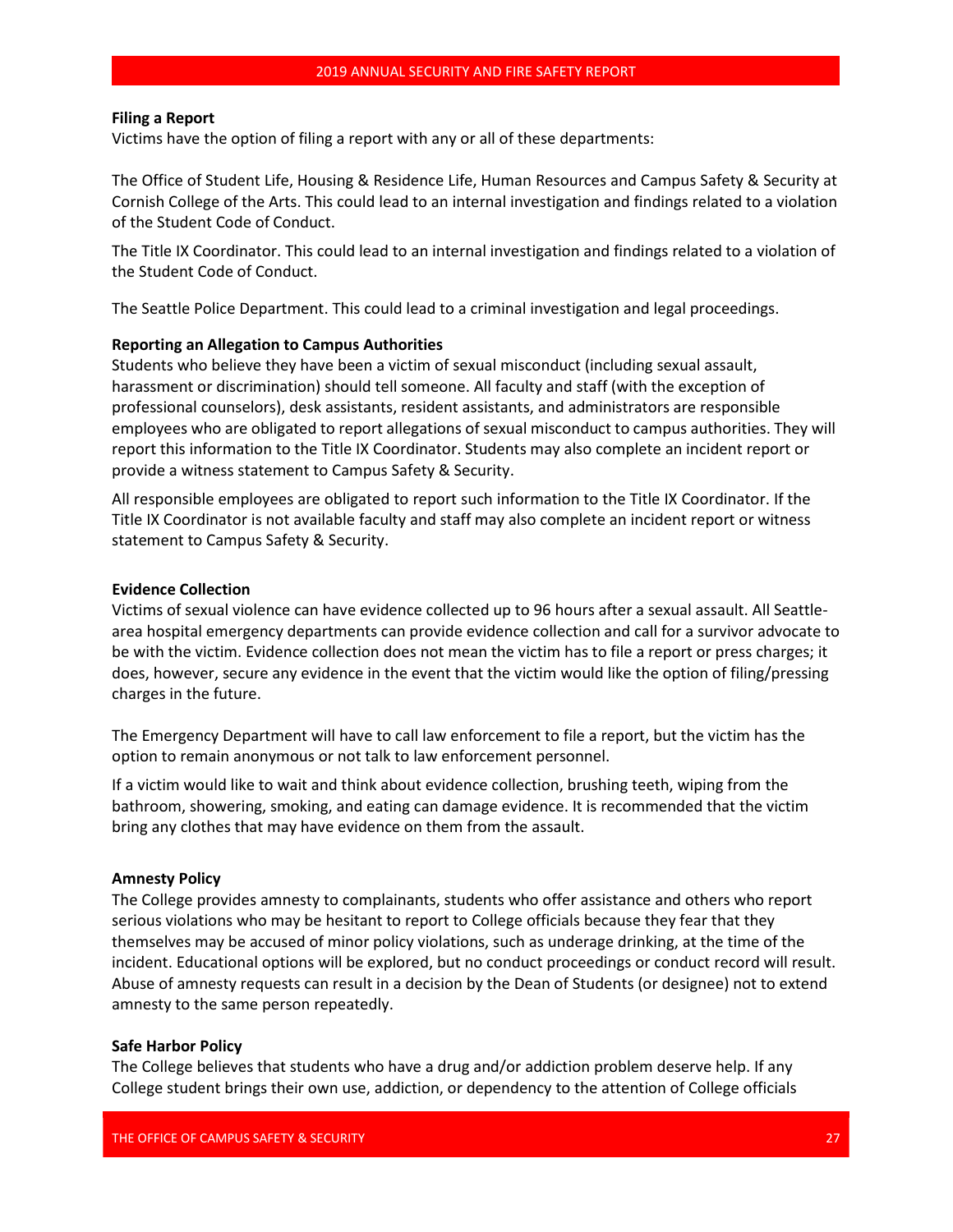outside the threat of drug tests or conduct sanctions and seeks assistance, a conduct complaint will not be pursued. A written action plan may be used to track cooperation with the Safe Harbor by the student. Failure to follow the action plan will nullify the Safe Harbor protection and campus conduct proceedings may be initiated.

### **Duty to Investigate & Limits of Confidentiality**

When an allegation of sexual misconduct comes to the attention of any school official, the incident may be investigated by the College. The College is required by law to investigate allegations of sexual misconduct, whether communicated verbally, in writing, or through hearsay. This obligation may exist whether or not the Impacted Party chooses to pursue charges or to participate in the investigatory process because of potential impact on other community members. Incidents involving sexual assault may be reported to local law enforcement authorities, but the College will not disclose the name(s) of those involved individual(s) to law enforcement authorities without their permission. The Impacted Party or any other reporting individual may choose not to participate in any action taken by the college. If the Impacted Party chooses to file a complaint, they will be referred to as the Complainant.

Requests for anonymity, while not guaranteed, will be respected to the greatest extent possible; however, a request for anonymity may result in conditions that make it difficult for the college to conduct a full and proper investigation. Students who desire strict confidentiality may discuss their concerns with a licensed counselor in the Cornish Counseling Office, who is exempt from legal requirements to report the incident to other college administrators or law enforcement personnel, except in cases where the individual or others are at significant risk of harm.

#### **Retaliation Policy**

Retaliation of any kind in response to an individual's participation in the investigation or hearing is strictly prohibited and will result in an immediate response from the College, which may involve temporarily separating the responsible individual from the campus community. Any concerns about the retaliation should be addressed promptly with the Dean of Student Life.

#### **Right to Appeal**

Both the complainant and the respondent may appeal the initial findings and/or sanctions from a sexual misconduct investigation process.

Appeals requests are limited to the following grounds:

A procedural or substantive error occurred that significantly impacted the outcome of the hearing (e.g. substantiated bias, material deviation from established procedures, etc.); To consider new evidence, unavailable during the original hearing or investigation, that could substantially impact the original finding or sanction. A summary of this new evidence and its potential impact must be included;

The appeal must be made in writing to a designated College official within five (5) business days of having received notice of the initial findings, unless otherwise notified in the findings letter.

Generally, findings and sanctions remain in effect during the appeal process. The designated College official may make a direct decision on the appeal, convene a new hearing panel, or remand the case back to an investigator for further consideration. The decision of the designated College official is final.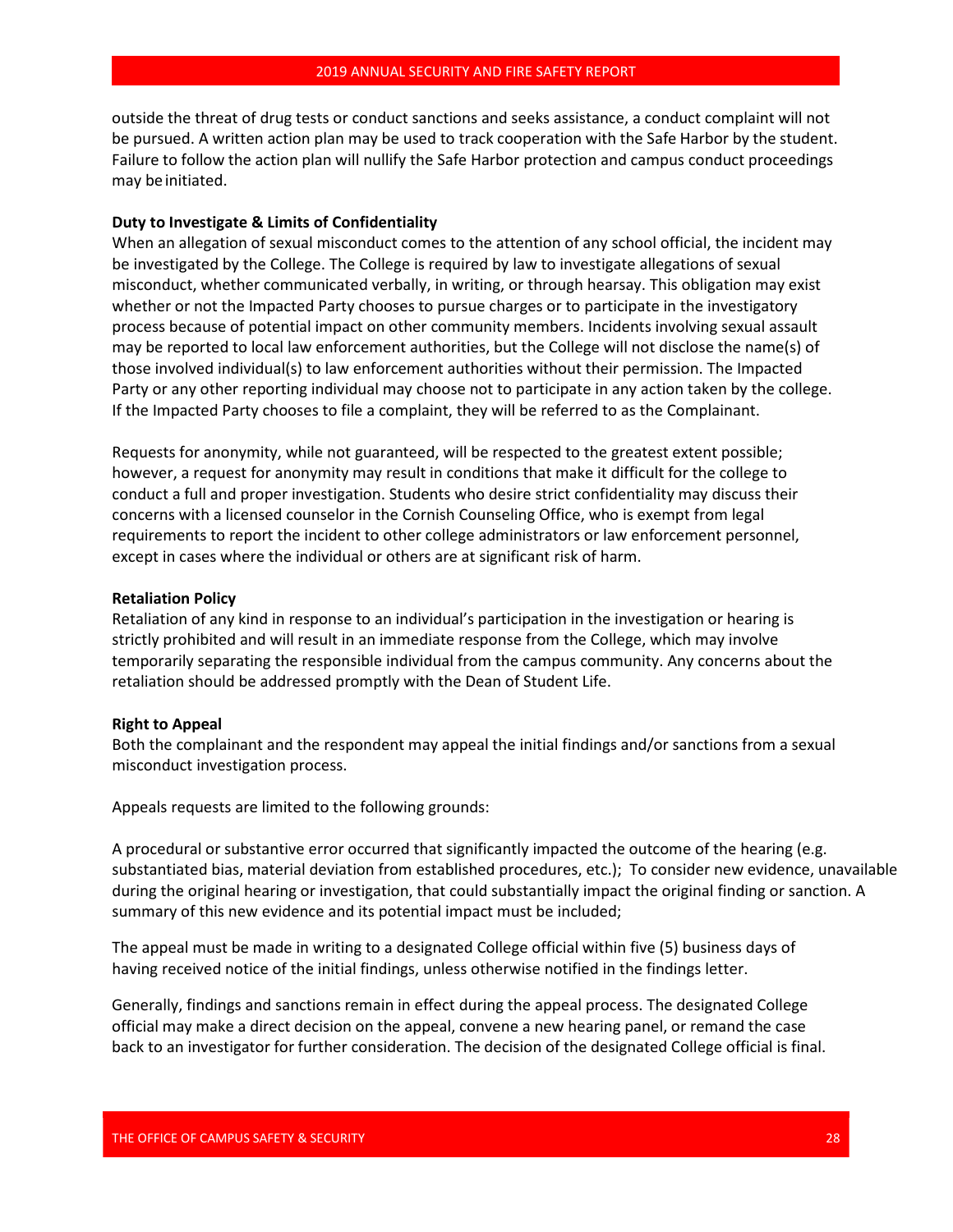#### **Rights of Complainant and Respondent**

Throughout the investigative and hearing process, the College endeavors to treat both the complainant and respondent fairly and equitably, in accordance with the procedures developed by the college. Both the complainant and respondent are entitled to the following:

Notice of an investigation will be provided as soon as is practicable. Written notice of the date, time and place for any hearing and a written copy of the complaint will be given to both students. This notice will be sent to the student's College-issued email account at least three (3) business days prior to the scheduled hearing. The student(s) may agree to shorter notice. The respondent and the complainant are required to attend the hearing, unless prior arrangements have been made with the Administrative Hearing Officer and/or Title IX Coordinator at least 24-hours before the hearing. The Administrative Hearing Officer and/or Title IX Coordinator determine the appropriateness of the request and whether to reschedule the hearing. Conflicts with class schedules are considered when scheduling hearings; however, there may be circumstances that require students to miss a class in order to attend a meeting. Students who fail to attend a hearing without approval may be found responsible for conduct violations. The College reserves the right to impose interim sanctions prior to the hearing if in Cornish's sole discretion they are warranted for the safety and well-being of the college community.

Students must submit all written information they want considered by the Administrative Hearing Office and/or Hearing Board prior to the start of the hearing, except that written materials offered in strict rebuttal of information offered during the hearing may be received and considered when, in the sole discretion of the Administrative Hearing Officer, such consideration is necessary to maintain fairness. Each student will have the opportunity to review each document before the meeting if that is reasonably possible under the circumstances, as determined by the Administrative Hearing Officer, in their sole discretion and subject to disclosure restrictions imposed by law, and if not, then at the time of the meeting. A student may request a copy of each document from the Administrative Hearing Officer. Requests will be considered in light of FERPA requirements.

Students are entitled to an orderly meeting to review and discuss the complaint submitted. In special circumstances as determined by the Title IX Coordinator in their sole discretion, hearings may be conducted via phone conference or other electronic means.

Witnesses with firsthand and relevant information about the incident may be asked to participate in the hearing. Witnesses may be in the room only when testifying.

Students may present their own account as to what happened regarding the incident in question. In circumstances where safety may be a concern, as determined by the Title IX Coordinator in their sole discretion, any student, regardless of their role in the hearing, may be required to attend via phone conference or other electronic means.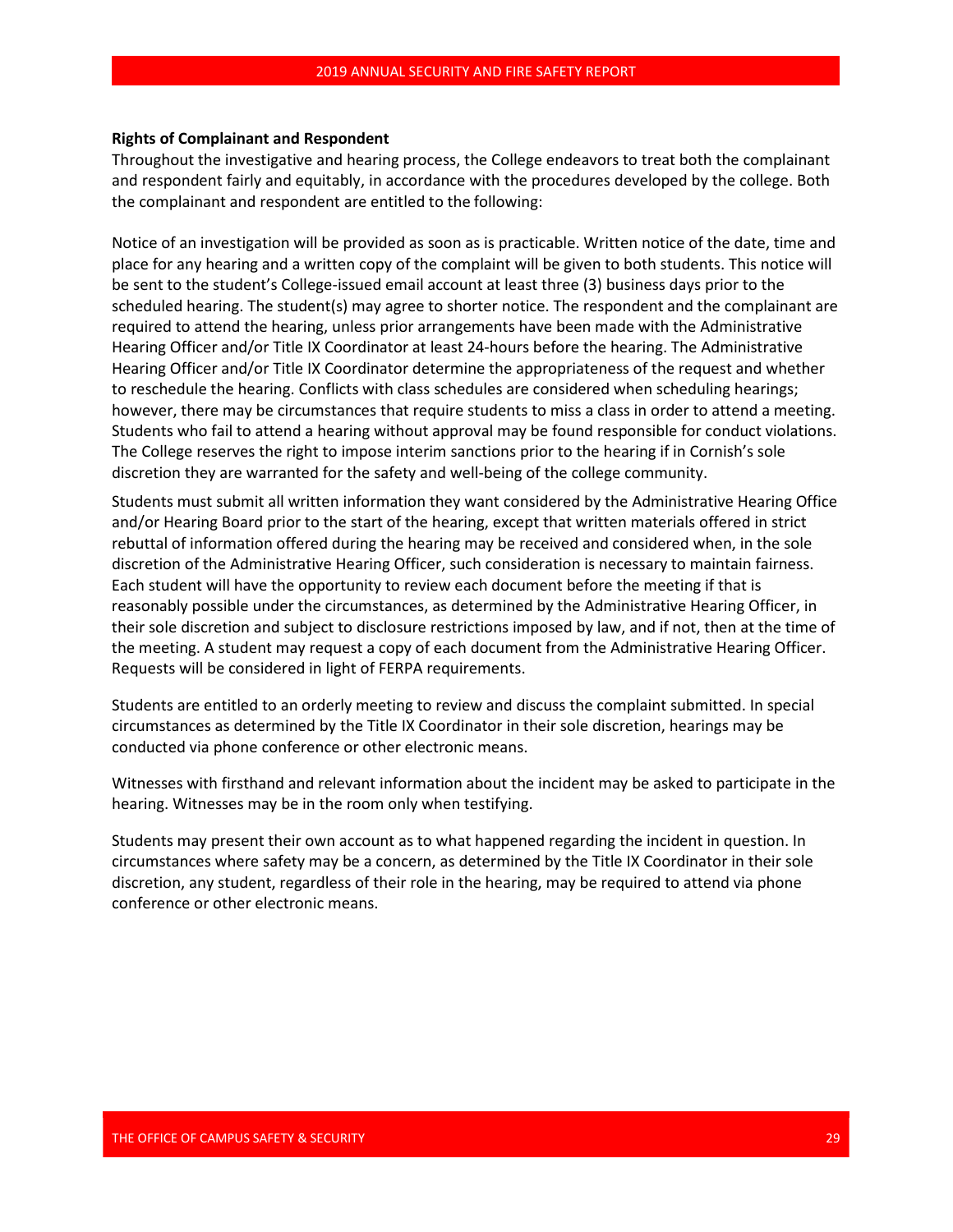The complainant and the respondent in an incident that includes sexual misconduct or physical assault may have a support person present during the hearing process. Students may select one support person per conduct process and this support person must be a member of the Cornish community. A support person who accompanies a student is present for emotional support only and may not speak on the students behalf. The student and the support person may confer at reasonable times as determined at the sole discretion of the Administrative Hearing Officer. A student involved in another type of incident may have a support person (same characteristics as noted above) upon the approval of the Administrative Hearing Officer. A request should be made via email to the Administrate Hearing Officer at least 24 hours prior to the scheduled hearing. If the student's request is approved, other students (Respondent(s) and Complainant(s) involved in the hearing will be afforded the same opportunity to have a support person present. The support person may not also serve as a witness.

Students have the right to fair and impartial decision makers serving in the role of Administrative Hearing Officer and the Hearing Board. Should any party object to any Administrative Hearing Officer and/or Hearing Board Member, that party must raise all objections, in writing, to the Administrative Hearing Officer. The Administrative Hearing Officer will only be unseated if the Title IX Coordinator concludes that their bias precludes an impartial hearing of the complaint. Additionally, any Administrative Hearing Officer or Hearing Board Member who feels they cannot make an objective determination must recuse themselves from the proceedings.

The Hearing Outcome Notification will include a summary of facts, decision(s), and sanction information, if applicable.

An Opportunity for Self-Initiated Appeal (as outlined above in Right to Appeal)

#### **Resources and Options for Victims/Survivors of Sexual Violence**

Victims/survivors are entitled to protective measures, support and access to resources for healing regardless of whether a formal report is filed. Victims/survivors also have the right to be free from retaliation for reporting an act of sexual assault or harassment. The College strictly prohibits anyone from retaliating (which includes intimidating, threatening, coercing or in any way discriminating) against an individual for reporting sexual assault or harassment, or participating in a related investigation or hearing process. Anyone who engages in retaliation will be subject to discipline, up to and including dismissal from school or termination of employment.

The College encourages individuals to seek assistance if they believe they have been sexually harassed, assaulted or subjected to sexual misconduct or retaliation by a student or employee. The College provides a variety of options, so that each person may choose a path of response best suited to their particular situation. College procedures are intended to protect the rights of the complaining party ("the complainant"), the accused ("the respondent") and other participants in investigations of complaints.

Victims/survivors have the right to file reports both on and off campus. For example, reports can be filed with a Title IX Coordinator and also the Seattle Police Department. Offices designated as "confidential" (e.g. counseling services) will not report any information to the Title IX Coordinator(s). These conversations are kept strictly confidential and, except in rare, extreme circumstances, nothing will be shared without permission.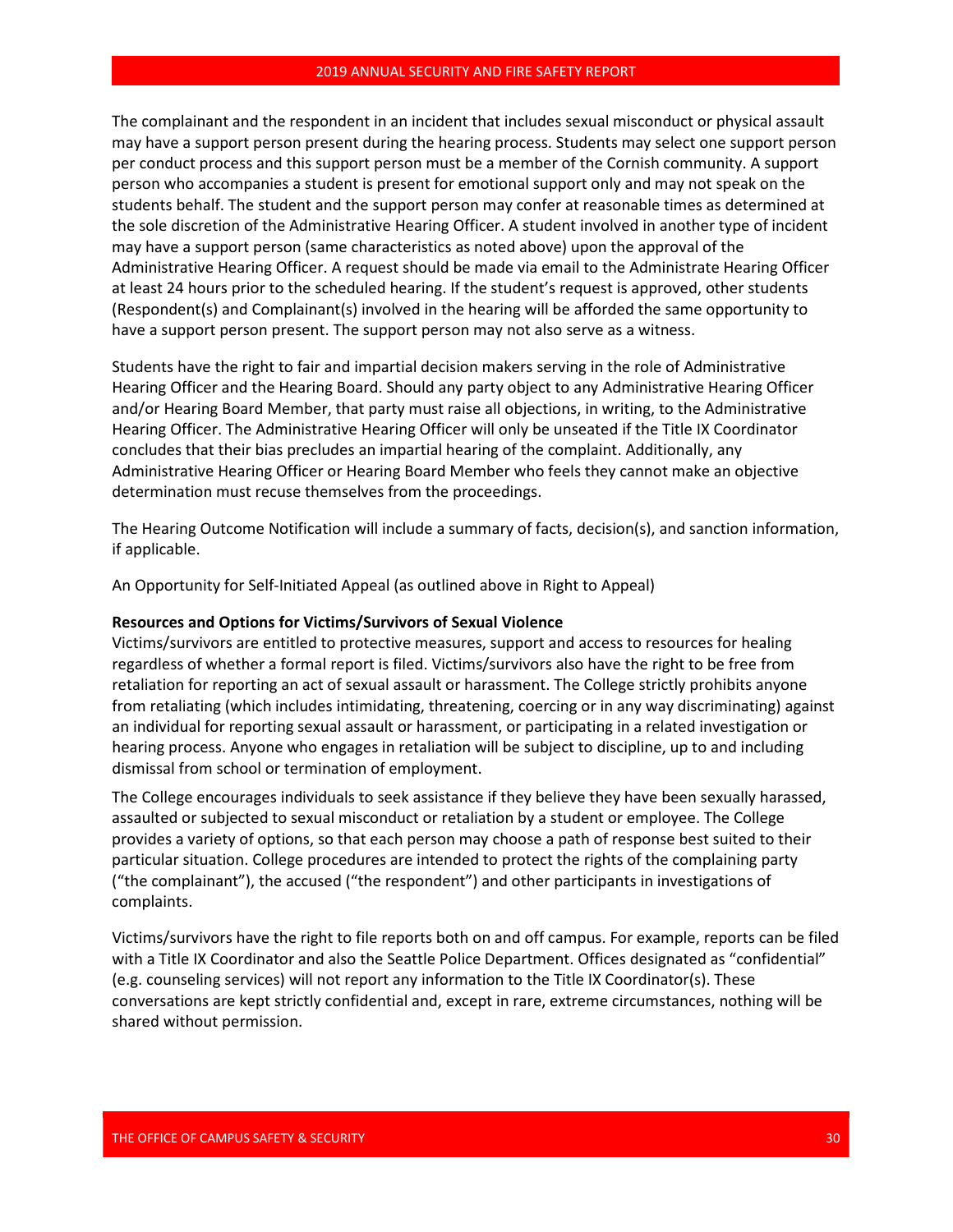Offices designated as "private" will keep the conversation as confidential as possible, but information from these offices about incidents of sexual misconduct must be shared with the Title IX Coordinator so that the college can take action if necessary for reasons of safety. In planning any response, the wishes of the person initiating the conversation will be given full consideration.

*Confidentia*l Resources at Cornish (**for Students**) Cornish Counseling Services 1st Floor, Cornish Commons, 206-726-5027 24/hour On-Call Counselor Available by calling Public Safety

*Private* Resources include: Chief Equity Officer and Title IX Coordinator – Tiffany Davis, Chief Equity Officer, 206-726-5099

Campus Safety & Security 206-726-5038 3rd Floor, Main Campus Center, 1000 Lenora St., Seattle, WA *Reports can be made anonymously. Officers are available 24/7. They can also provide assistance with filing a report with Seattle Police Department.*

Office of Student Life Cornish Commons, 1st Floor: 206-726-5003 or 206-315-5852

*Additional* Support Services: Seattle Police Department Emergency phone: 911

Seattle Crisis Hot-line (24 hour access): 206-461-3222 or toll-free at 866-427-4747

King County Sexual Assault Resource Center: 24 hour resource line if in crisis, therapy, legal advocacy. 425-226-5062

County-wide Social Service Referral: dial 211

National Domestic Violence Hot-line: 1-800-799-SAFE

National Sexual Assault Hot-line: 1-800-656-HOPE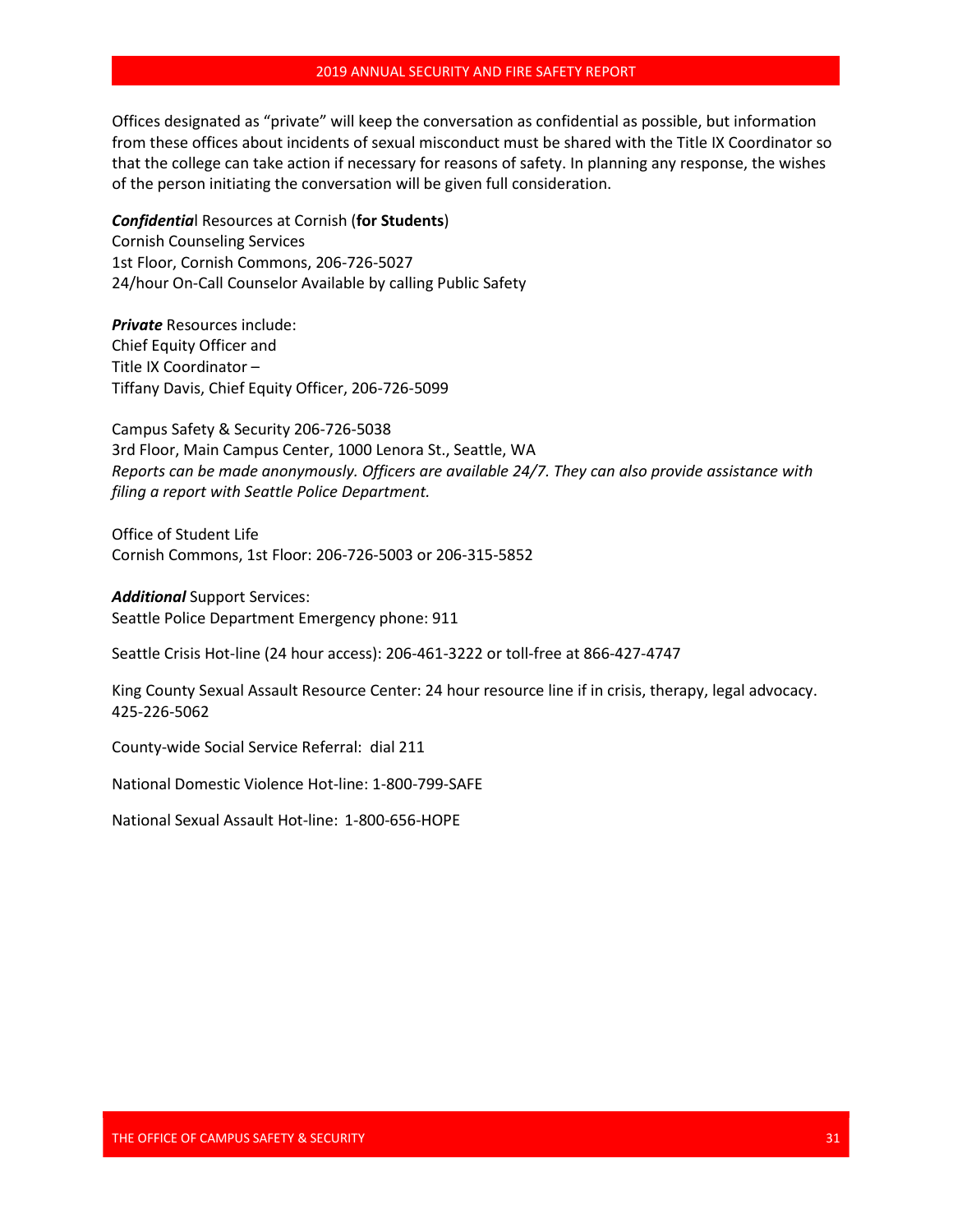#### **Fire Safety Policies and Procedures**

In accordance with the 2008 change to the Higher Education Opportunity Act, institutions that maintain on-campus housing, shall, on an annual basis, publish a fire safety report. Reporting a fire is everyone's responsibility. All fires that present a risk to persons or property both on and off campus should be reported immediately to 9-1-1 and the Campus Safety & Security (726 5038). Additionally, concerns that are not considered an emergency may be reported to Residence Life Staff, orFacilities Management in addition to the Campus Safety & Security.

Inspections of the fire extinguishers, smoke alarms and fire control monitoring systems are done as required by City regulations and College policies for all facilities. Because of the risk of burning incense or an open flame left unattended, the use of such is prohibited in residence halls. Candles or lanterns may not be used even in the event of a power outage. Residents are encouraged to have flashlights or similar devices to provide emergency lighting. Accessory heating or cooking units are prohibited in residence hall rooms. Smoking is prohibited in all Cornish facilities. Legitimate fire alarms save lives. When activated, the alarm sounds in the entire building and everyone must evacuate immediately. Campus Safety & Security works with residence hall staff to conduct fire drills for each residence hall each semester. Students are instructed on evacuation procedures during this process.

All campus community members should become familiar with the fire evacuation route in their residence hall. Those students with disabilities are encouraged to report such to the College. In such matters, an individualized evacuation plan is created in conjunction with the student to ensure safety during a building evacuation.

Fire Procedures (General): CORNISH COMMONS (2025 Terry Ave) - Cornish Commons is a high rise building and that makes it more complex. High rise fires are more complex than many other occupancies because of: the number of people occupying the building and the distances they must travel to evacuate, the building's size and the physical challenges to firefighters in tackling the fire.

*Controlled evacuation with zoned alarm system* - The Commons has a zoned alarm system. This means the alarm will ring on only a few floors in the direct vicinity of the fire. The minimum number of floors that must go into alarm are the fire floor and the floor above. Persons on a floor where an alarm is sounding are to enter the exit stairwell, go down four (4) floors, and re-enter the building. If the alarm is sounding on this floor too, the persons are to evacuate the building and relocate to the Designated Meeting Location.

NOTE: When instructed to do so by Housing staff and/or when a fire alarm sounds, an individual may need to evacuate the building. If, after evacuating (4) floors and an alarm activation is still present, an individual must evacuate the building by following the illustrated evacuation routes (located on each floor near the elevators)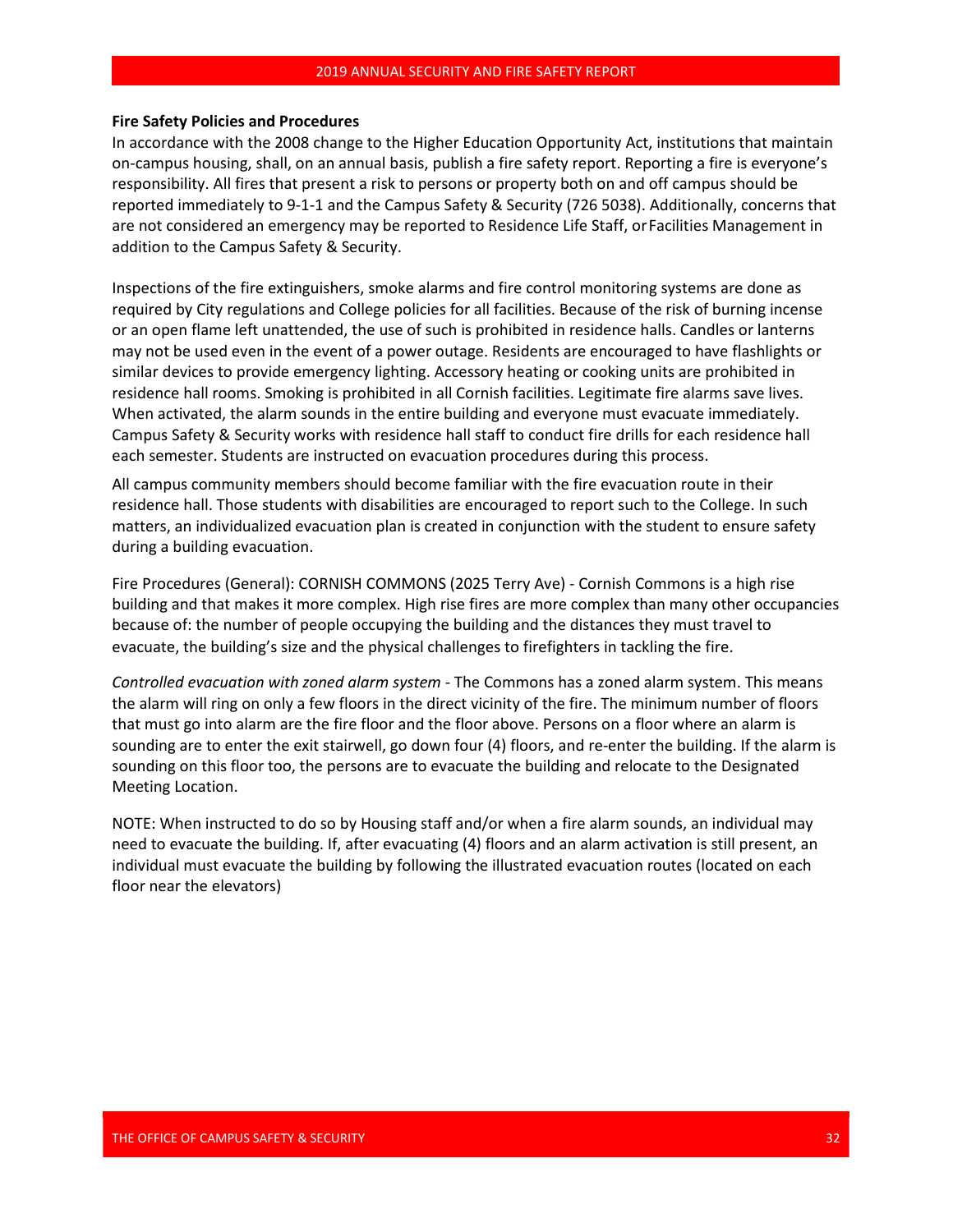CORNISH COMMONS – Evacuation Routes Per Floor



IF UNABLE TO LEAVE THE BUILDING - If guests or tenants are unable to leave the building, they should create an area of refuge: Seal the room. Use wet cloth to stuff around cracks in doors and seal up vents to protect against smoke. Do not break windows. Flames and smoke can come back in from the outside. If you need air, open the window a crack. Stay low under smoke. The freshest air is near the floor. Keep a wet cloth over your nose and mouth, breath through your nose only. Call for help by calling 911 and Campus Safety & Security at (206) 726-5038.

Stairwells may also be used as an Area of Refuge. The stairwells at the Commons are pressurized in order to keep smoke out. Emergency call boxes are located in both stairwells on floors 5, 10, 15 and 20. These call boxes once activated connect directly to emergency services. Note: call boxes are also located near all elevators on floors 2-20, though these locations are not suitable as areas of refuge.

# **Fire Log**

Cornish College maintains a fire log that records any fire that occurs in an on-campus student housing facility. The fire log includes the date the fire was reported, time, and nature of the fire and general location of each fire. Entries are made within two business days of receipt of the information. Fire log for the most recent sixty-day period is open to public inspection during normal business hours, Monday-Friday, at the Campus Safety & Security, 3rd Floor, MCC. Any portion of the log older than 60 days is available within two business days of a request for inspection.

Cornish College publishes as part of the Annual Security and Fire Safety Report, statistics for the three most recent complete calendar years pertaining to on-campus student housing only.